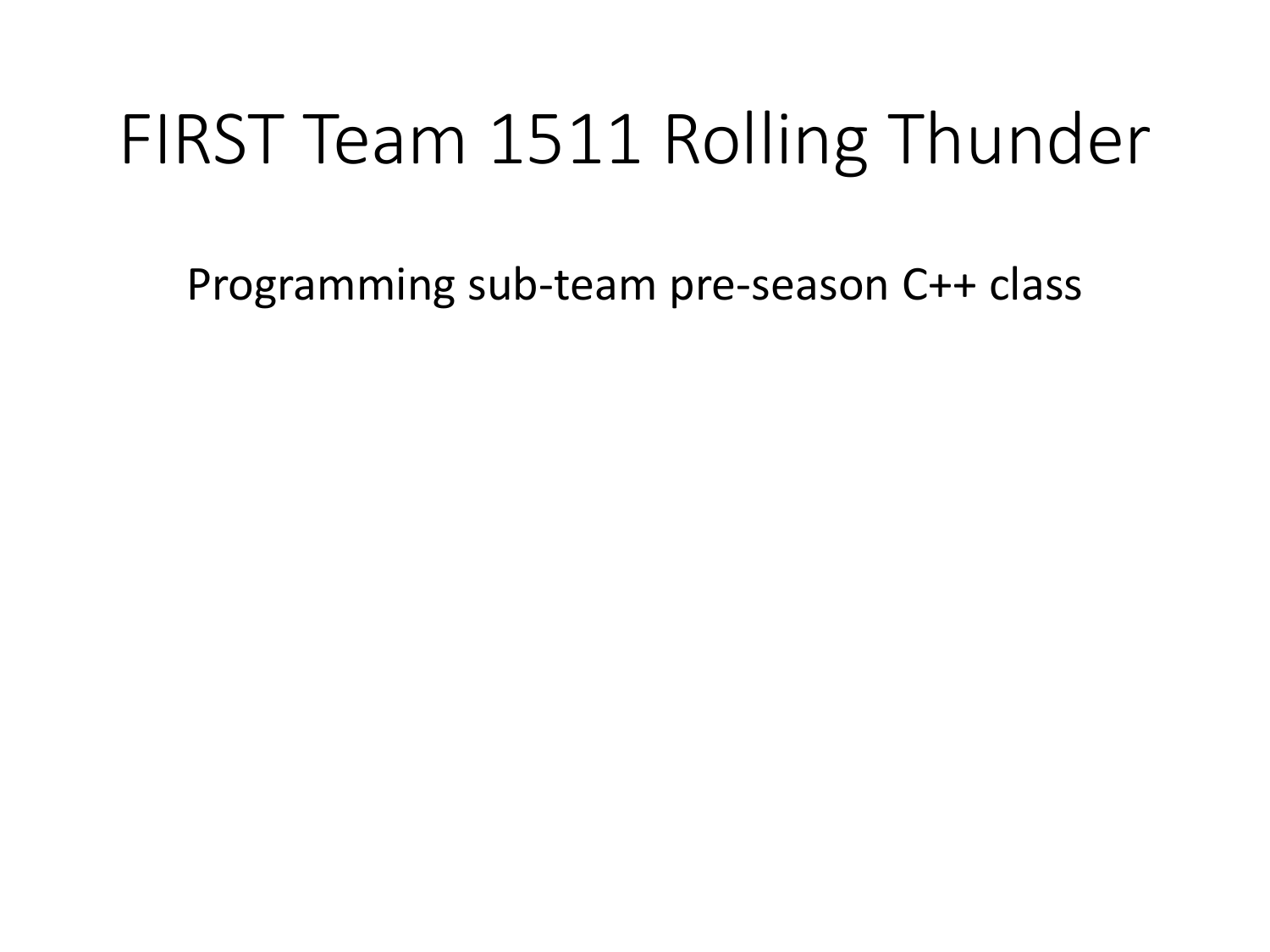### C++ Overview

- ➢ Comment your code
- ➢ Code is case-sensitive
- ➢ Create functions to break up code into more readable pieces.
- $\triangleright$  Break up the program into separate sections (i.e. classes) for understanding and to allow multiple people to work on the project. For example, separate code that drives the robot from the code that moves a mechanism.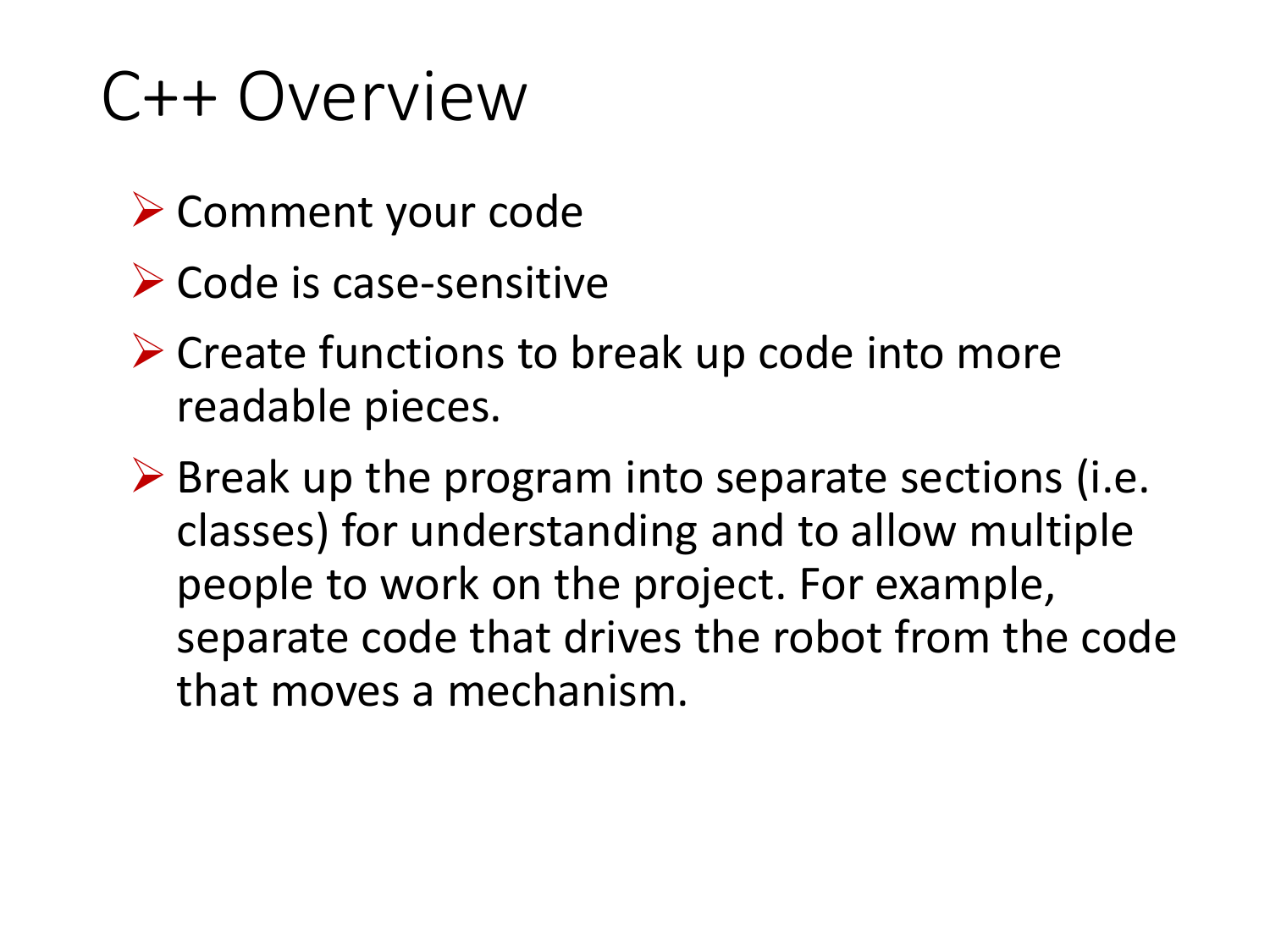# Variable Types

Variables are used to store temporary values

 $\triangleright$  Integer – a whole number that can be negative or positive

int counter;

 $\triangleright$  Floating point – a decimal/fractional number that can be negative or positive

float voltage;

 $\triangleright$  Boolean – true or false bool flagTripped;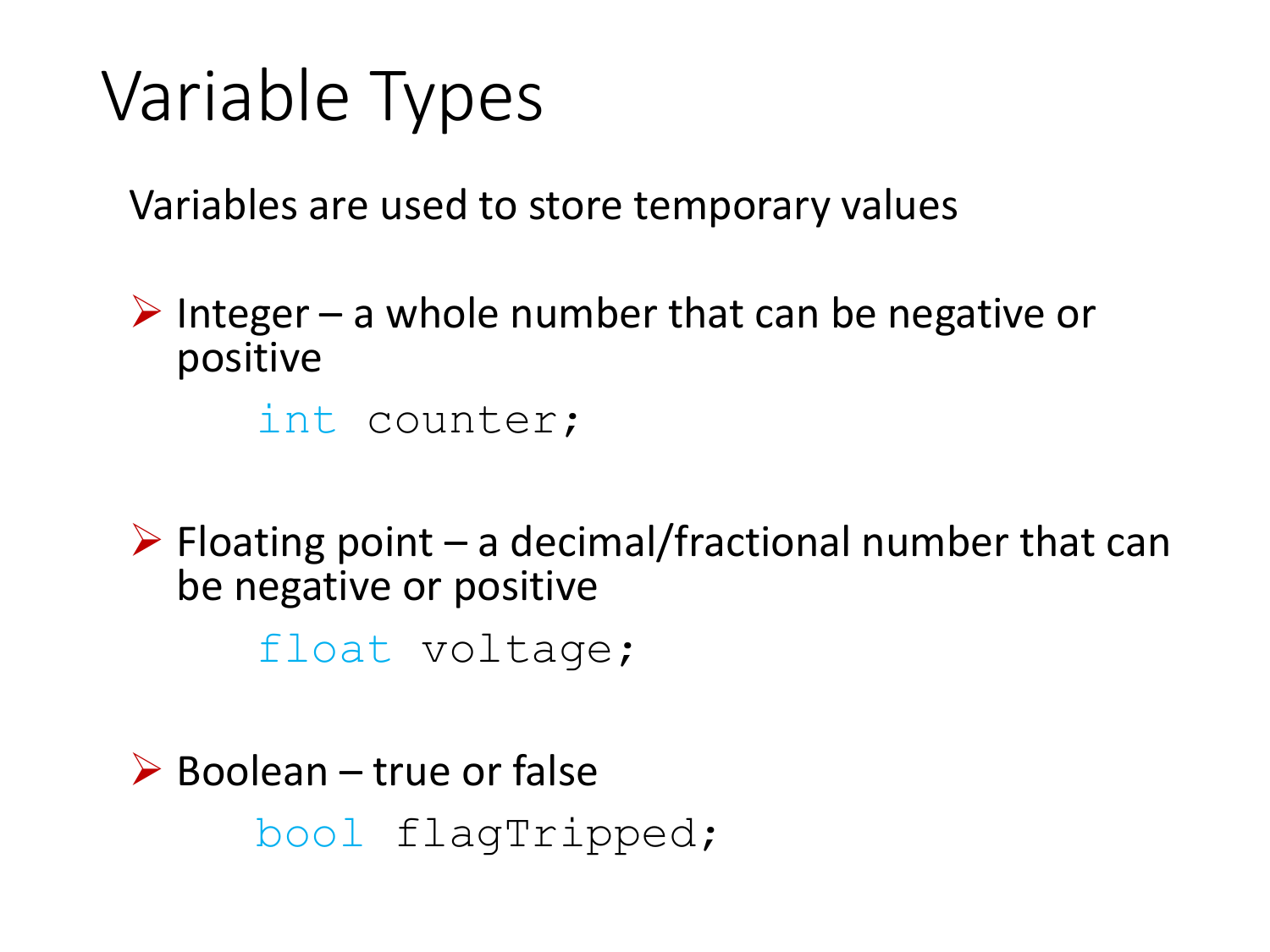#### Enumerations

A data type that limits the valid values.

typedef enum (AUTO, TELE OP, DISABLED) RobotMode;

The variable can only have these values

The type (e.g. instead of int or float)

RobotMode mode;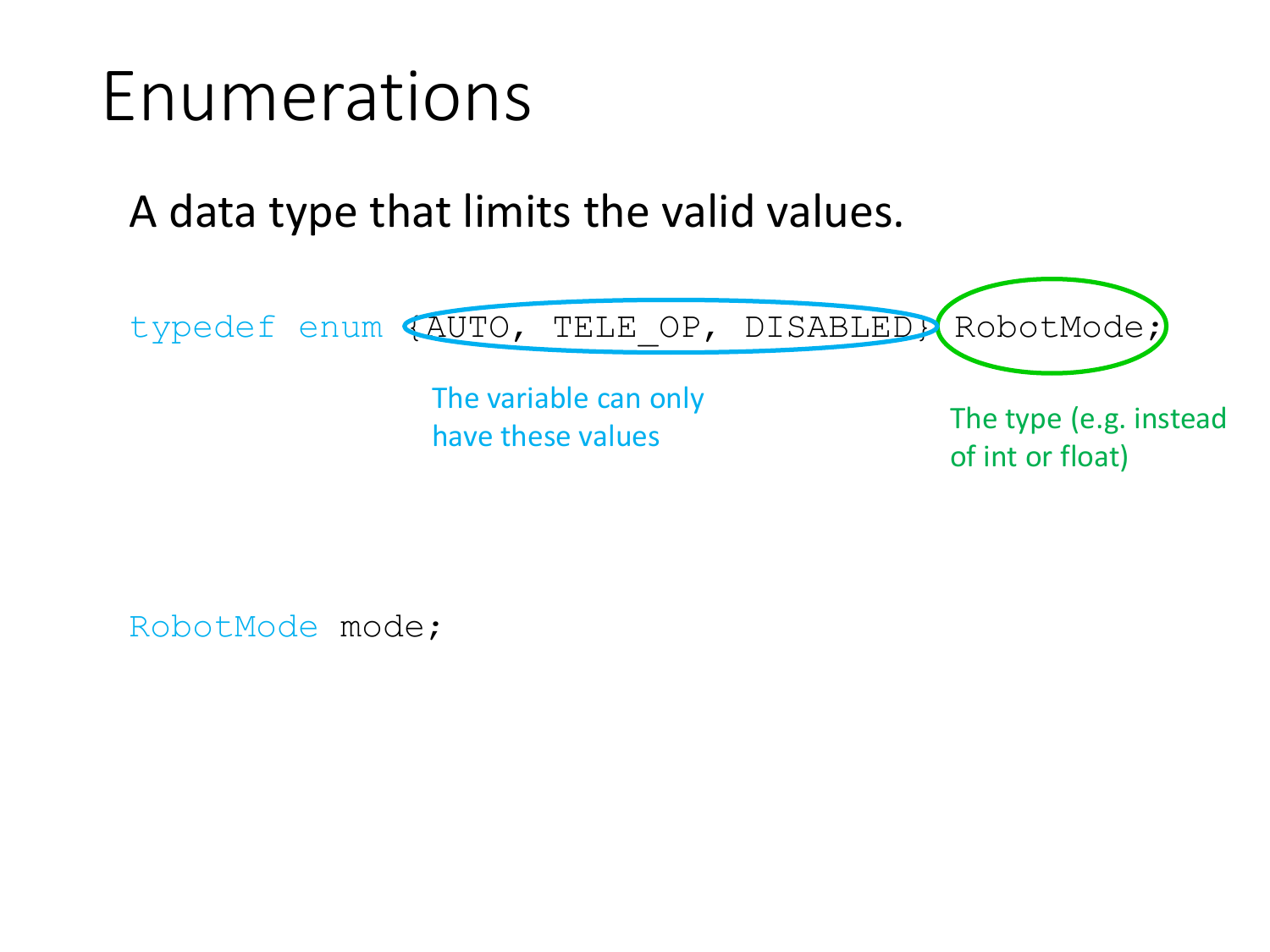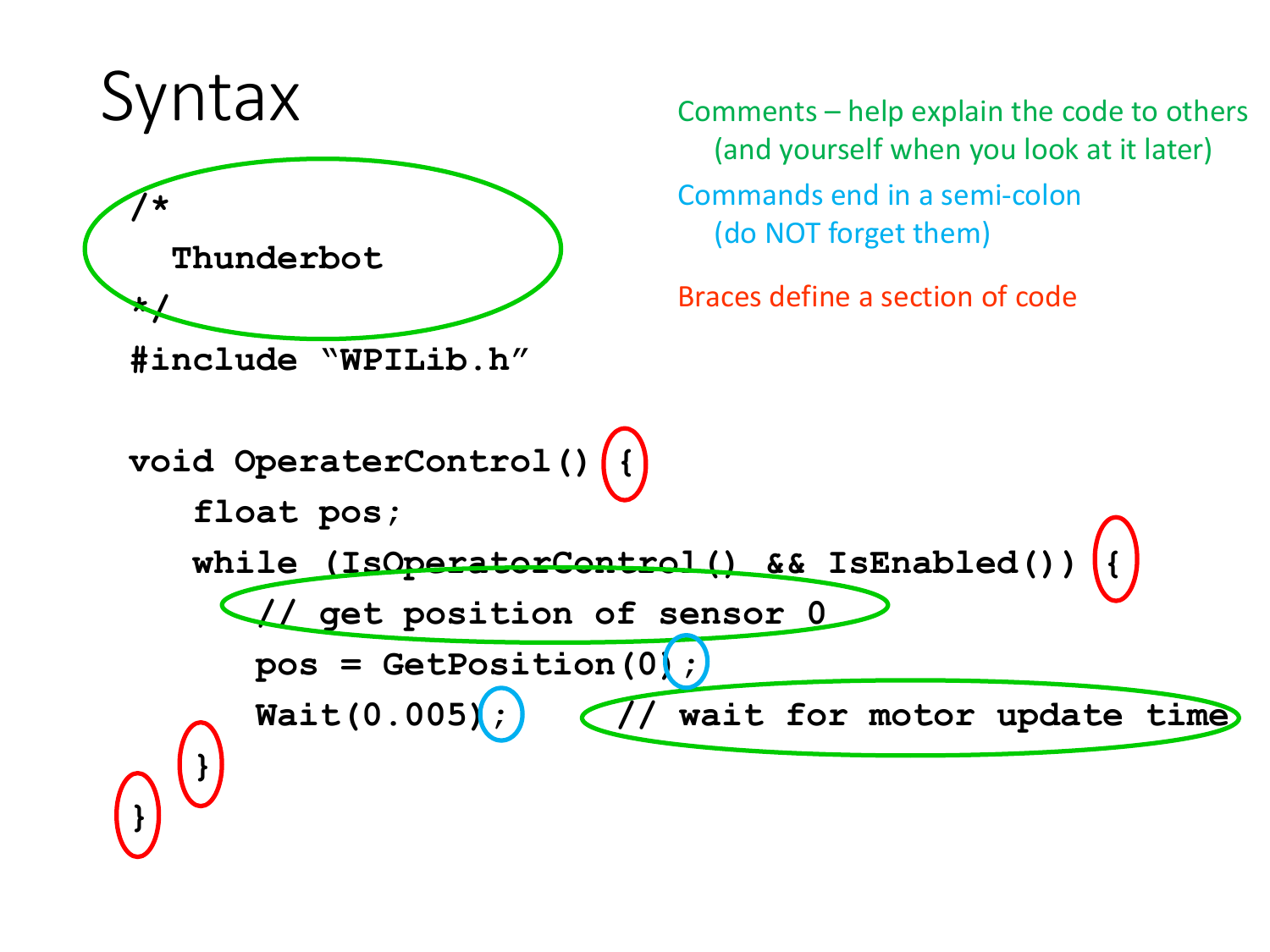```
/*
   Thunderbot
 */
 #include "WPILib.h"
 void OperaterControl()
  {
     float pos;
     while (IsOperatorControl() && IsEnabled()) {
        // get position of sensor 0
        pos = GetPosition(0);
        Wait(0.005);// wait for a motor update time
     }
 }
                              #include means: insert source code 
                              from file WPILib.h here
#include
```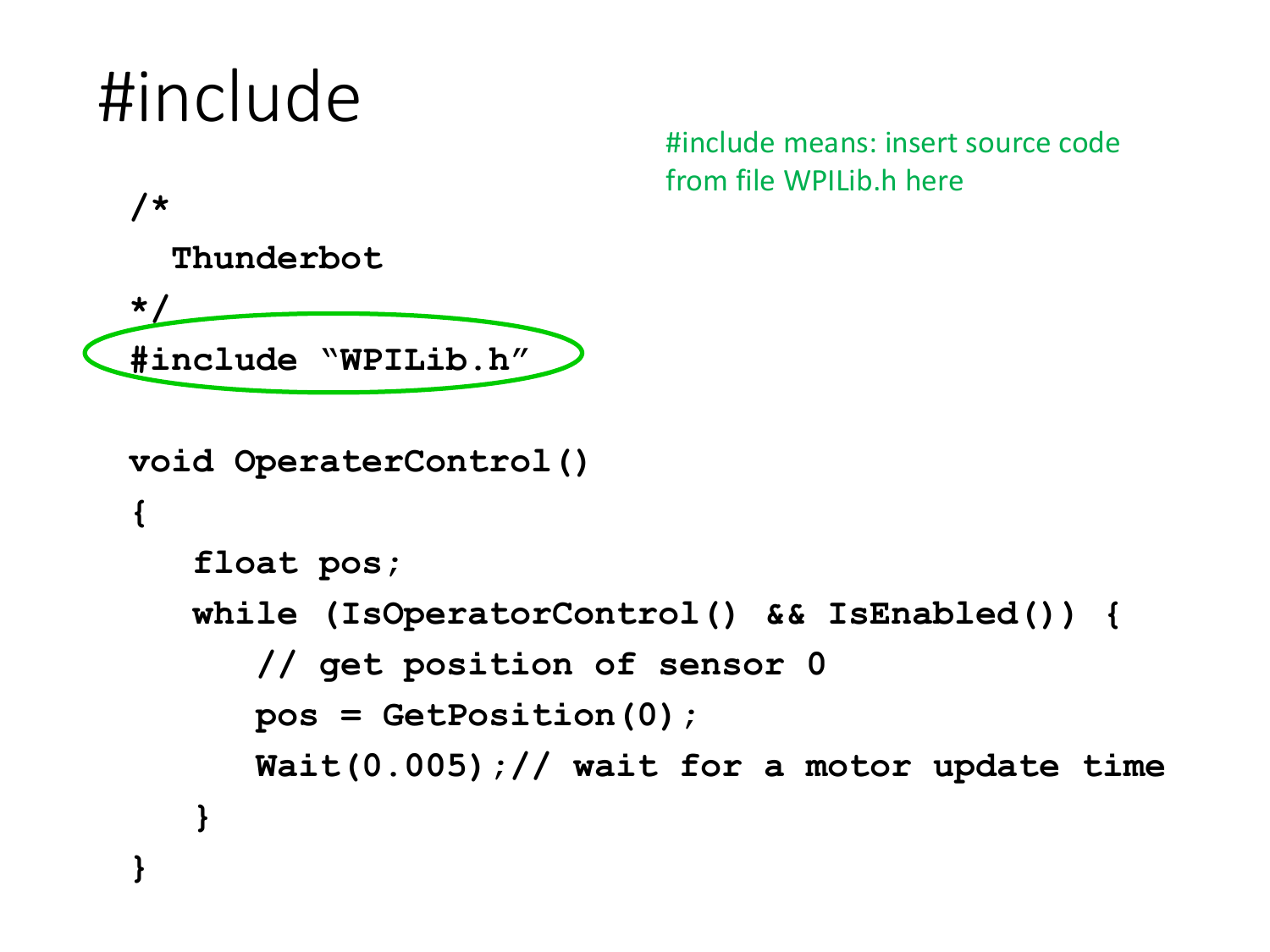#### Functions/Methods

**float GetPosition(int sensor); // prototype void OperaterControl() { float pos; while (IsOperatorControl() && IsEnabled()) { pos = GetPosition (0);)** The value zero is passed into the function **Wait(0.005);// wait for a motor update time } } // Function GetPosition float GetPosition(int sensor) { AnalogInput pot(sensor); return(pot.GetVoltage();** Within the function, the input value is represented by variable "sensor" Functions need a prototype. This one takes an integer as input and returns a float. Typically defined in header (i.e. .h) file. This function does not return anything and has no input arguments.

**}**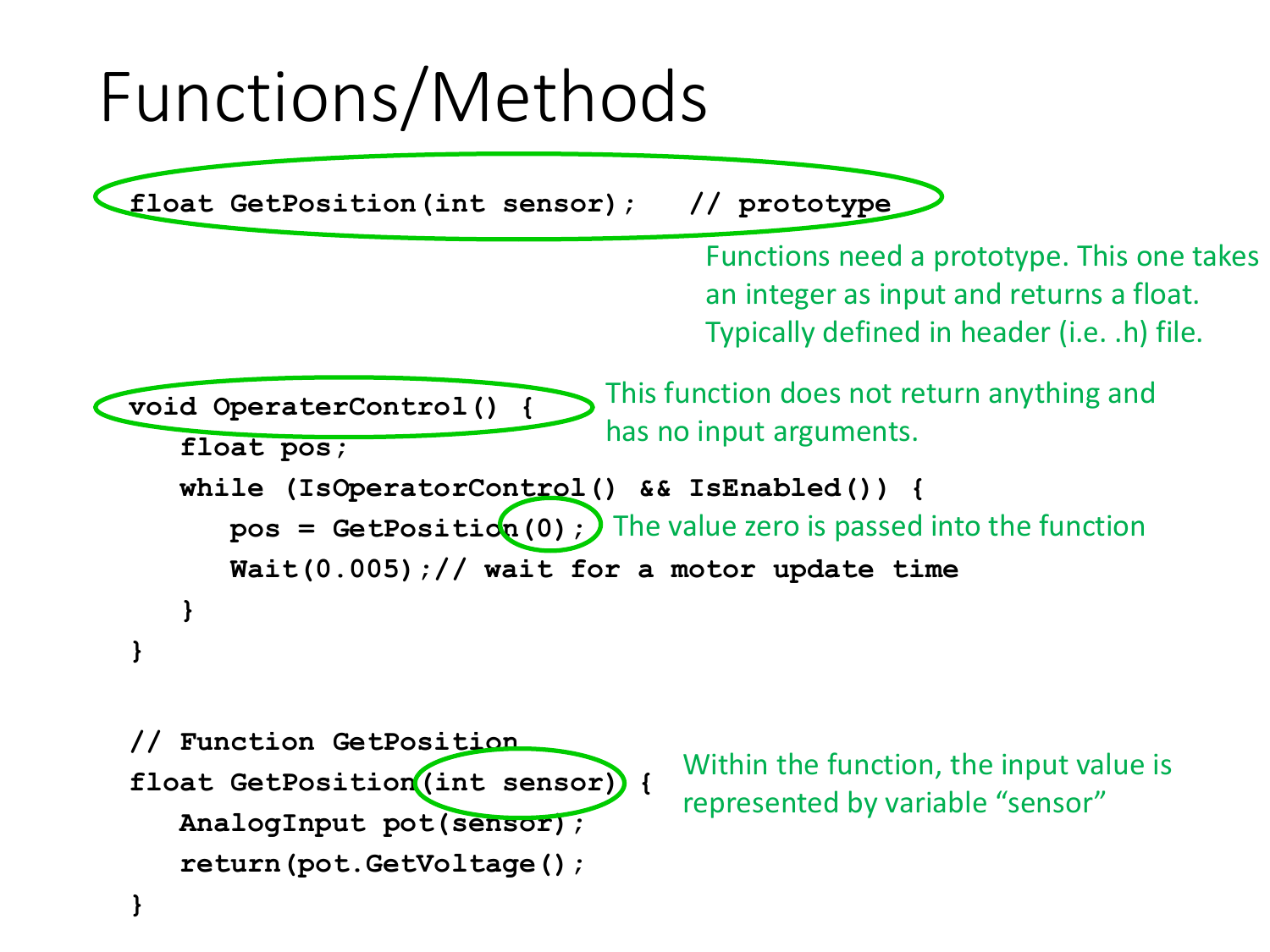#### if

Statements within the **if** run when the conditional expression evaluates to *true*

**if (flagTripped) { motor.Set(0); }**

*Motor speed is stopped* when the *flagTripped* is *true*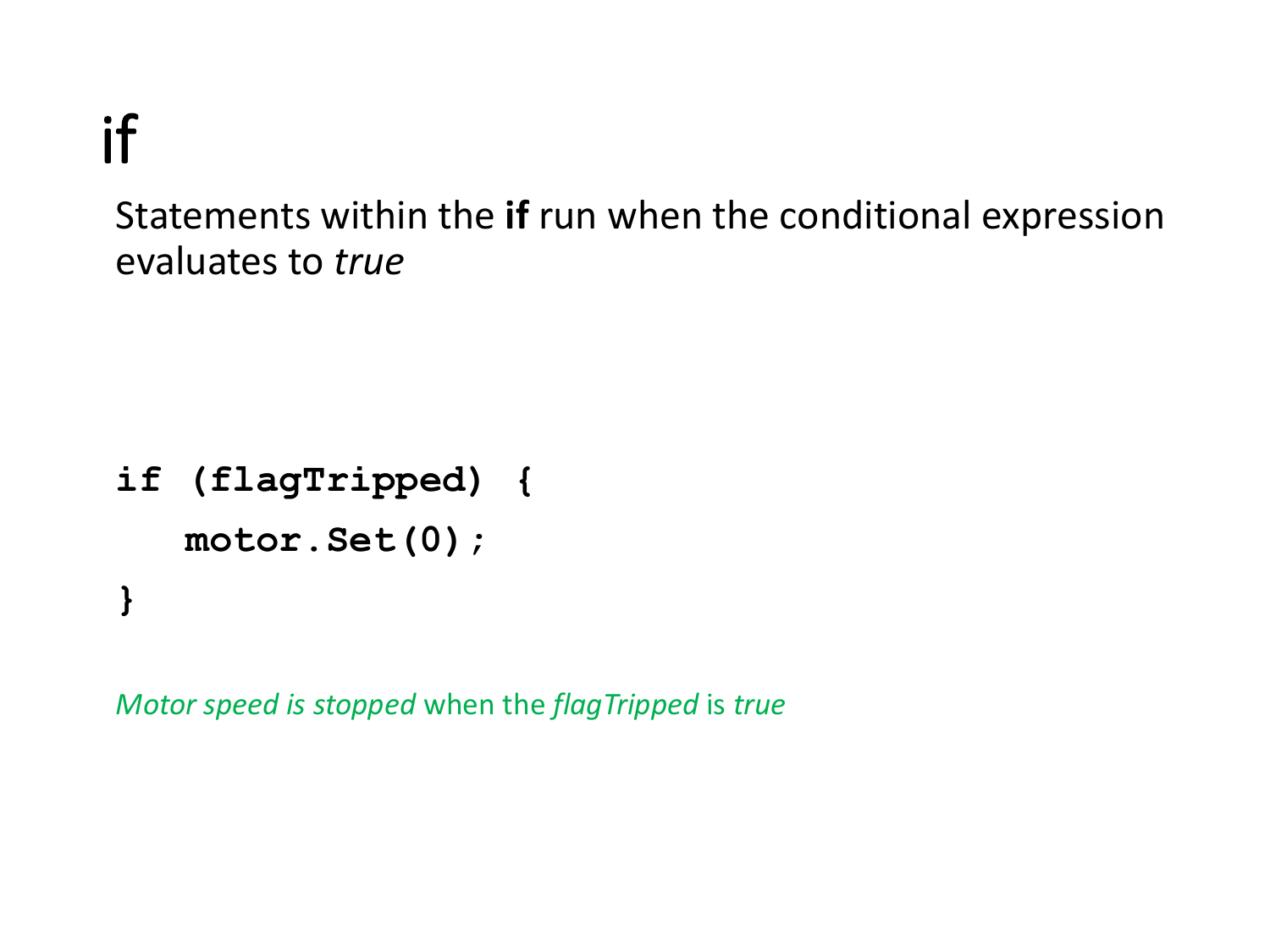## if-else

Statements within the **if** run when the conditional expression evaluates to *true*.

Statements within the **else** run when the conditional expression evaluates to *false*.

```
if (flagTripped) {
   motor.Set(0);
}
else {
   motor.Set(1);
```
**}**

*Motor speed is stopped* when the *flagTripped* is *true Motor speed is 1* when the *flagTripped* is *false*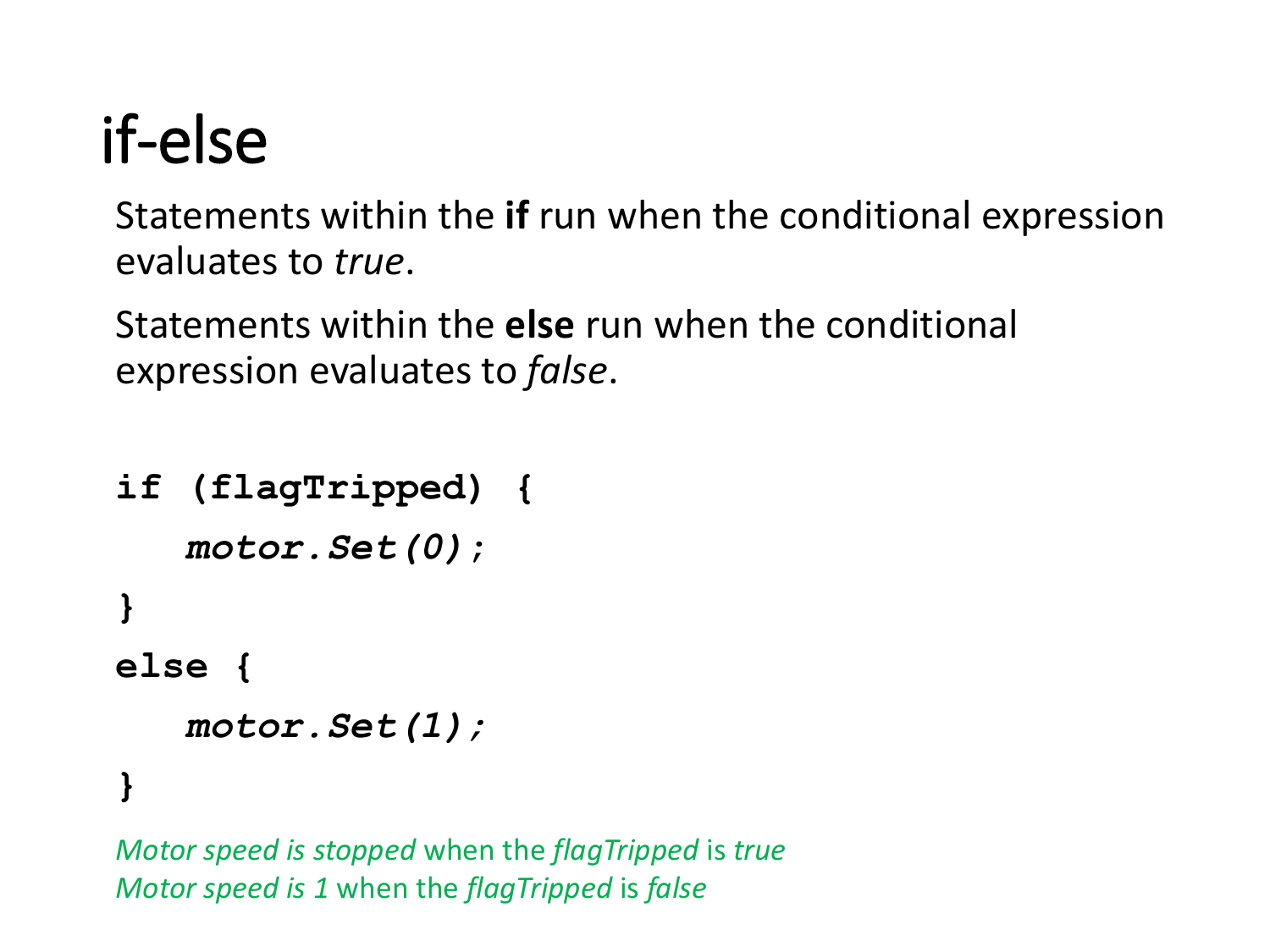#### while

Statements within the **while** run until the conditional expression evaluates to *false*

```
while (!flagTripped) {
    motor.Set(1);
    flagTripped = IsFlagTripped();
}
```
The motor will run at speed 1 until the variable *flagTripped* is *true*.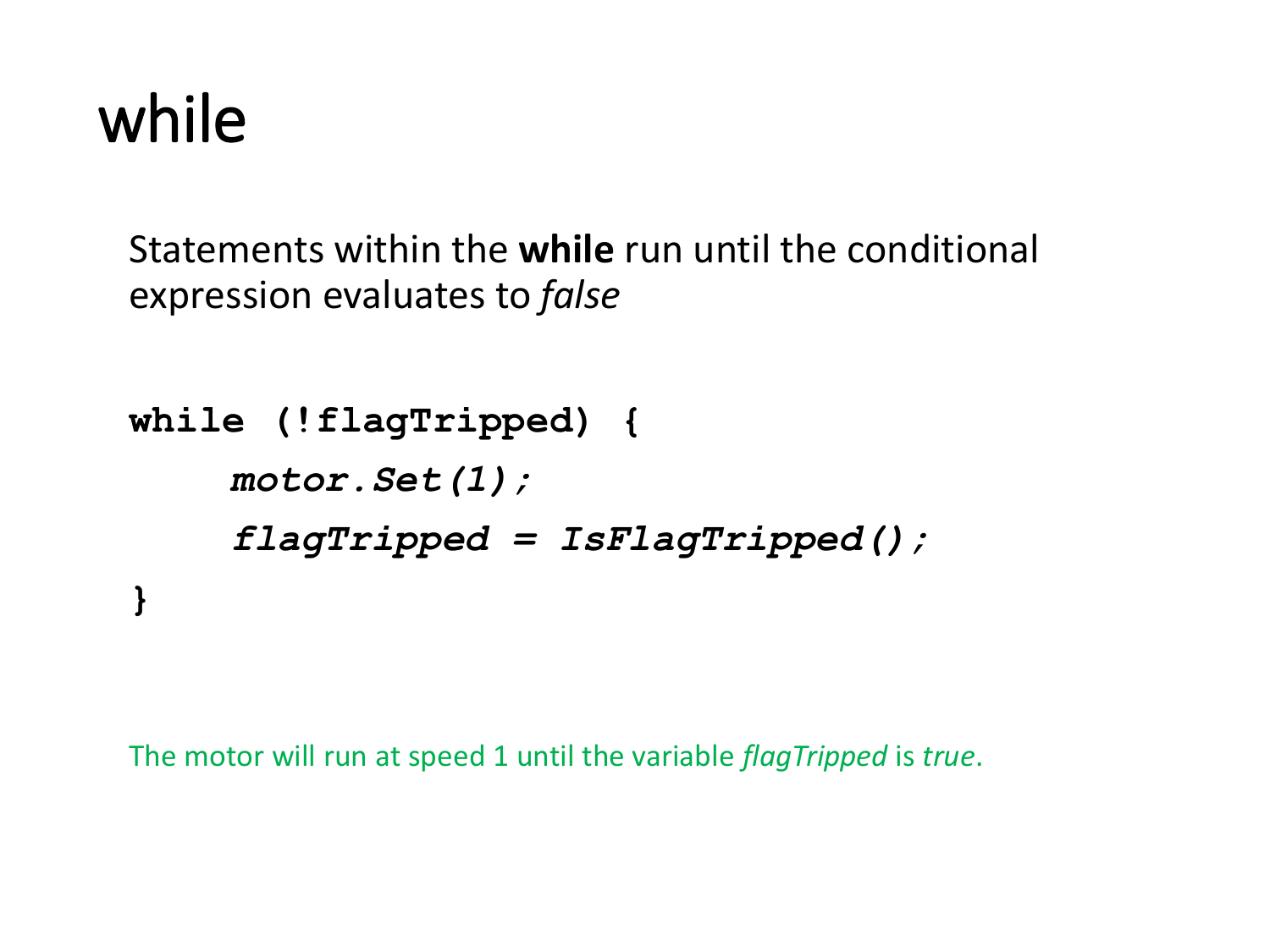## for

Statements within the **for** statement run, in order, until the conditional expression evaluates to *false*

```
for (i = 0; i < 5; i++) {
     statement1;
     statement2;
     statement3;
}
```
- The variable 'i' is initialized to zero before the loop is run the first time
- *Statement1* thru *3* are run while 'i' is less than 5 (the evaluation occurs prior to the statements being executed; including the first time)
- Each time after all the statements are run, 'i' is incremented by 1, then it is compared to 5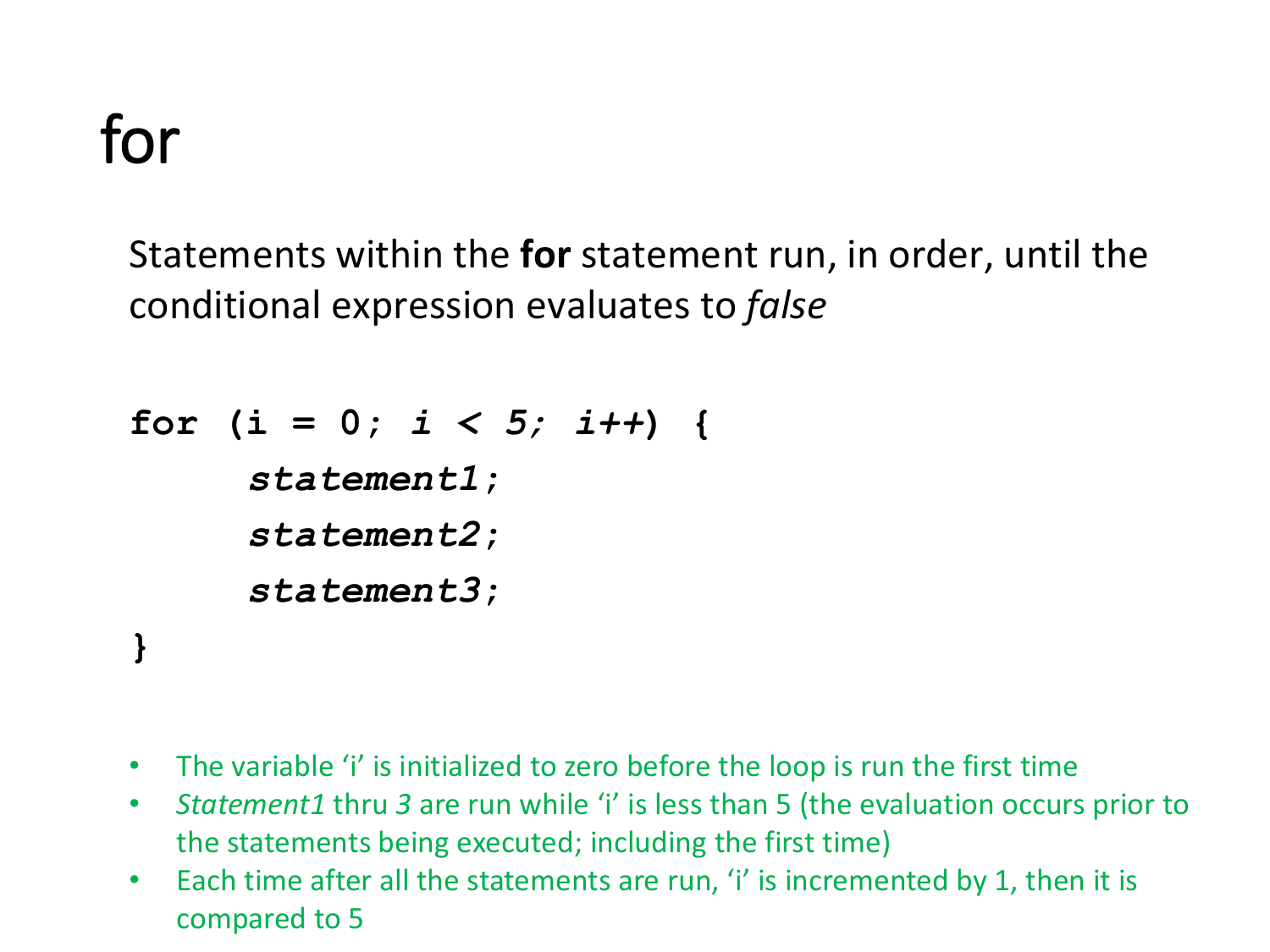# if/while/for Logical Operations

- **==** see if two values are **equal**
- **!=** see if two value are **not equal** to each other
- **<** see if value on the left is **less than** value on right
- **>** see if left value is **greater than** right value
- **<=** see if left is **less than or equal to** right value
- **>=** see if left is **greater than or equal to** right value

```
if (speed == 0) {
         printf("motor is stopped\n");
}
```
The text is printed when *speed* is zero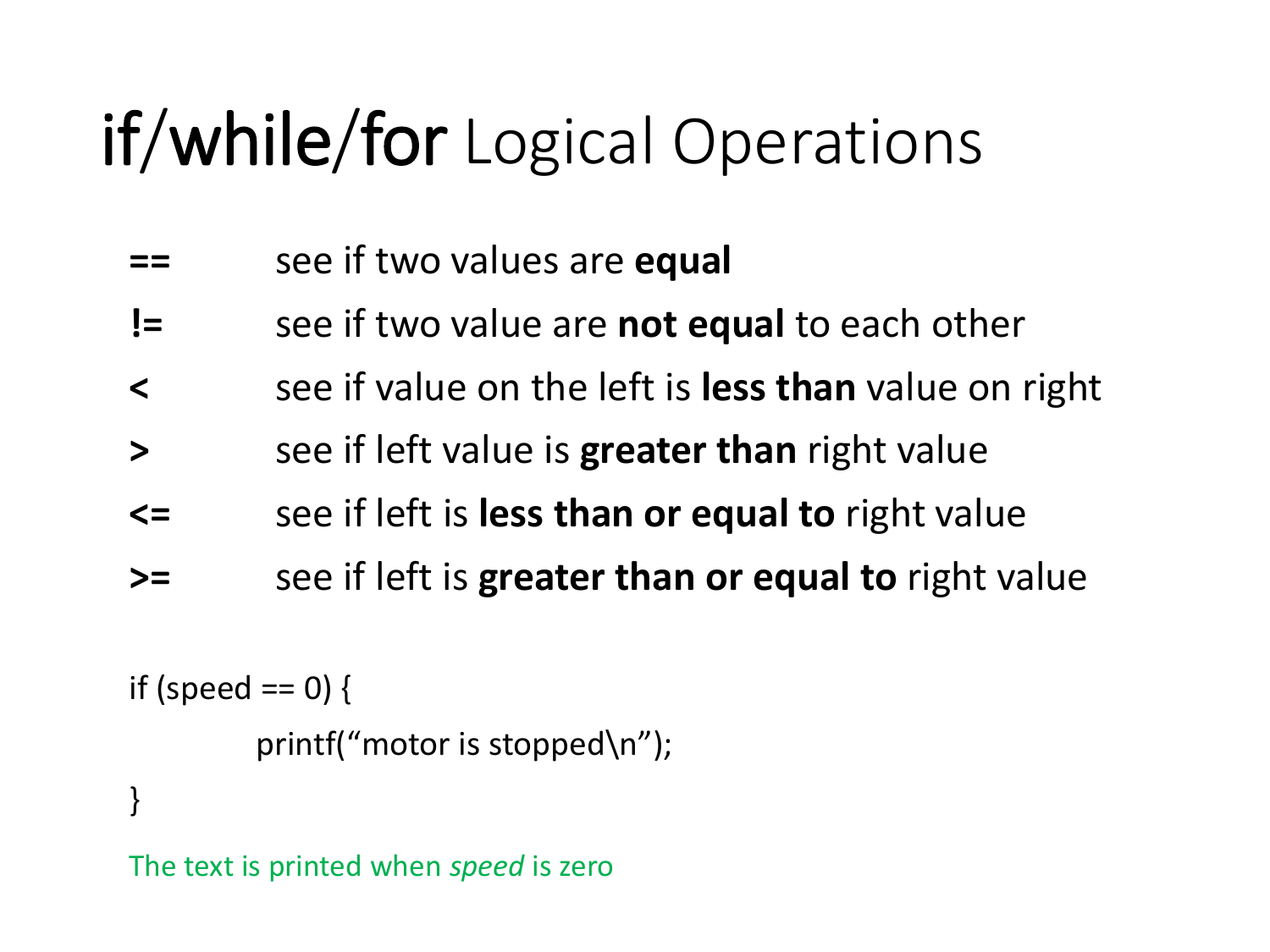# if/while/for Logical Operations

- && compares two expressions and evaluates *true* when the left **and** right side are both *true*
- || compares two expressions and evaluates *true* when either the left **or** the right side are *true*

```
if ((pos > -0.1) && (pos < 0.1)) {
         motor.Set(0);
}
```
The motor will stop when the position is between -0.1 and 0.1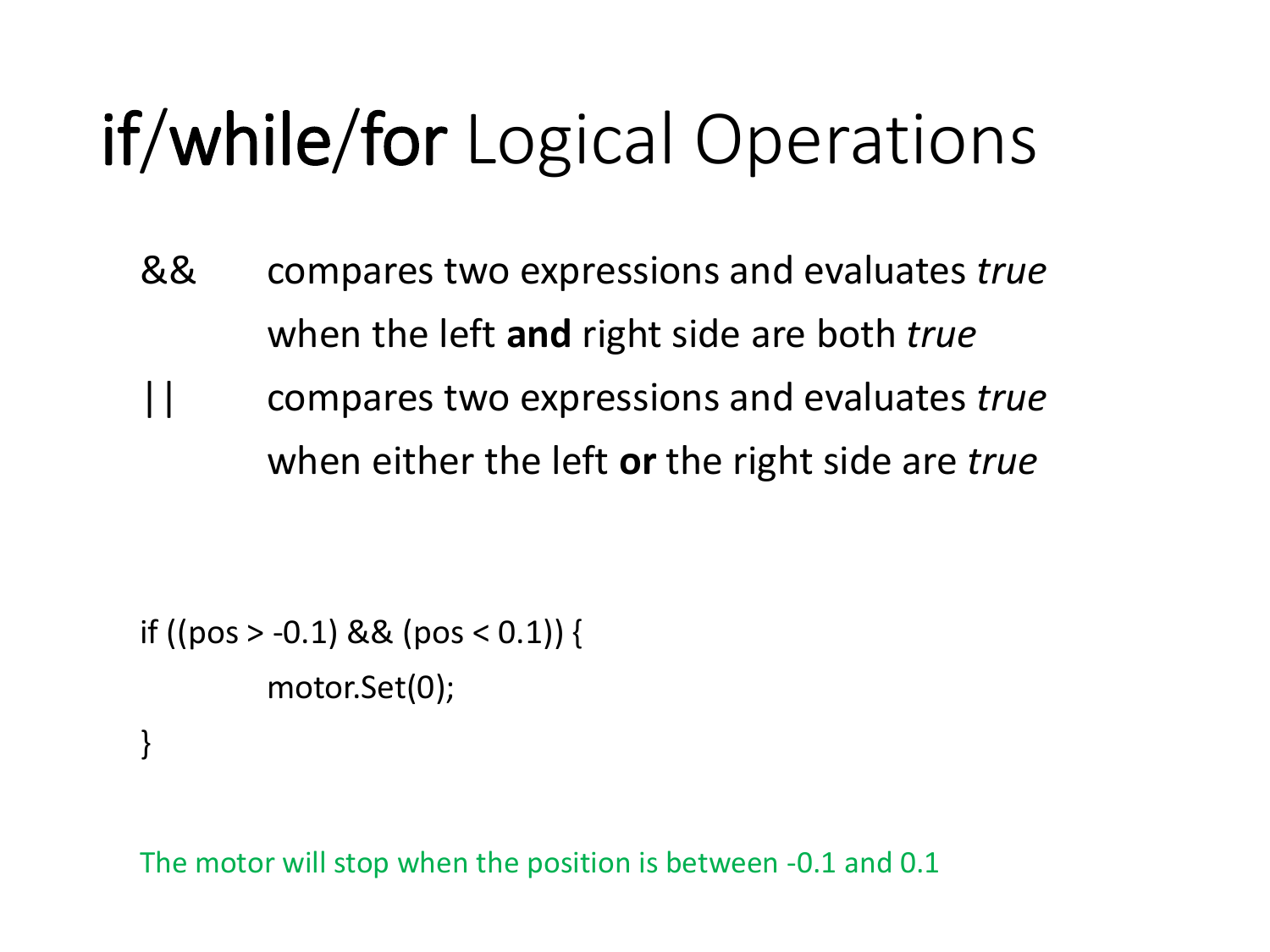#### switch

The switch statement similar to **if-else**. The value is evaluated and then compared to each *case* to determine which statements to run. When the value does not match any of the cases, then the **default** statements are run.

```
switch (step) {
   default:
      statement1;
      break;
   case 0:
      statement2;
      break;
   case 1:
      statement3;
      break;
}
```
If *step* is 0, then *statement2* is run; otherwise if *step* is 1, then *statement3* is run; otherwise *statement1* is run.

```
if(step == 0)statement2;
}
else if (\text{step} == 1) {
   statement3;
}
else {
   statement1;
}
```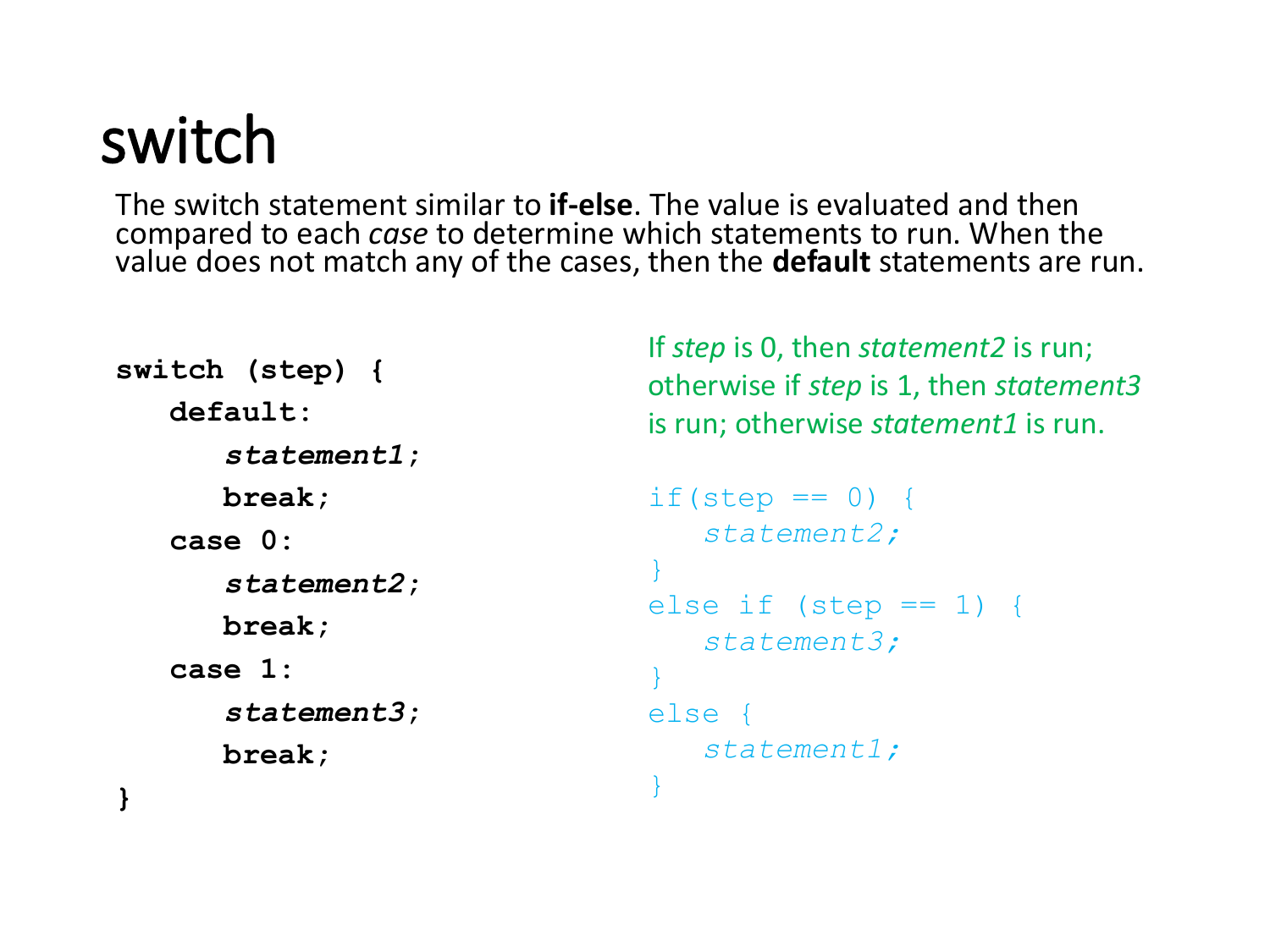- $\triangleright$  A project is made from header (.h) and source (.cpp) files.
- $\triangleright$  The header file is where the class is defined (i.e. function prototypes and member variables).
- ➢ The source file contains the code for the class' functions.
- ➢ Robot.cpp is unique
	- ❖This is the main file that the WPI Library calls into.

❖There is no header file.

- $\dots$  RoboInit() where we initialize our specific variables
- ❖ Autonomous() the code we want to run during the first 15 second of the match goes here
- ❖OperatorControl() the code we want to run for the rest of the match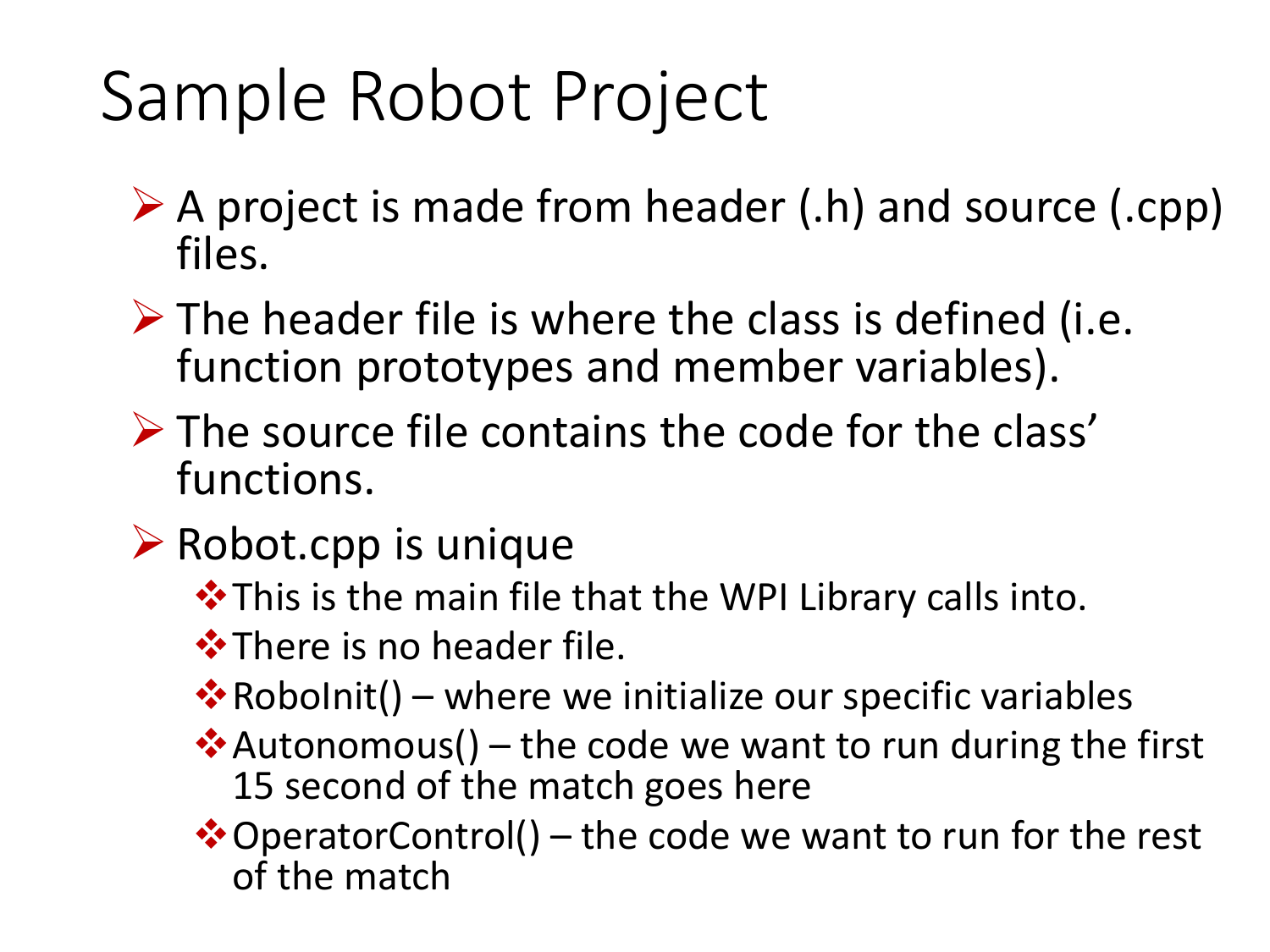$\Box$ #include "WPILib.h"  $7**$ \* This is a demo program showing the use of the RobotDrive class. \* The SampleRobot class is the base of a robot application that will automatically call y \* Autonomous and OperatorControl methods at the right time as controlled by the switches \* the driver station or the field controls. \* WARNING: While it may look like a good choice to use for your code if you're inexperien \* don't. Unless you know what you are doing, complex code will be much more difficult und \* this system. Use IterativeRobot or Command-Based instead if you're new.  $\star$  / **□class Robot: public SampleRobot** к. Class member variables RebotDrive myRobot; // robot drive system Joystick stick; // only joystick SendableChooser \*chooser; const std::string autoNameDefault = "Default"; const std::string autoNameCustom = "My Aut public:  $Robot()$  :  $myRobot(0, 1)$ , // these must be initialized in the same order stick(0), // as they are declared above. chooser() ₹. //Note SmartDashboard is not initialized here, wait until RobotInit to make SmartD myRobot.SetExpiration(0.1);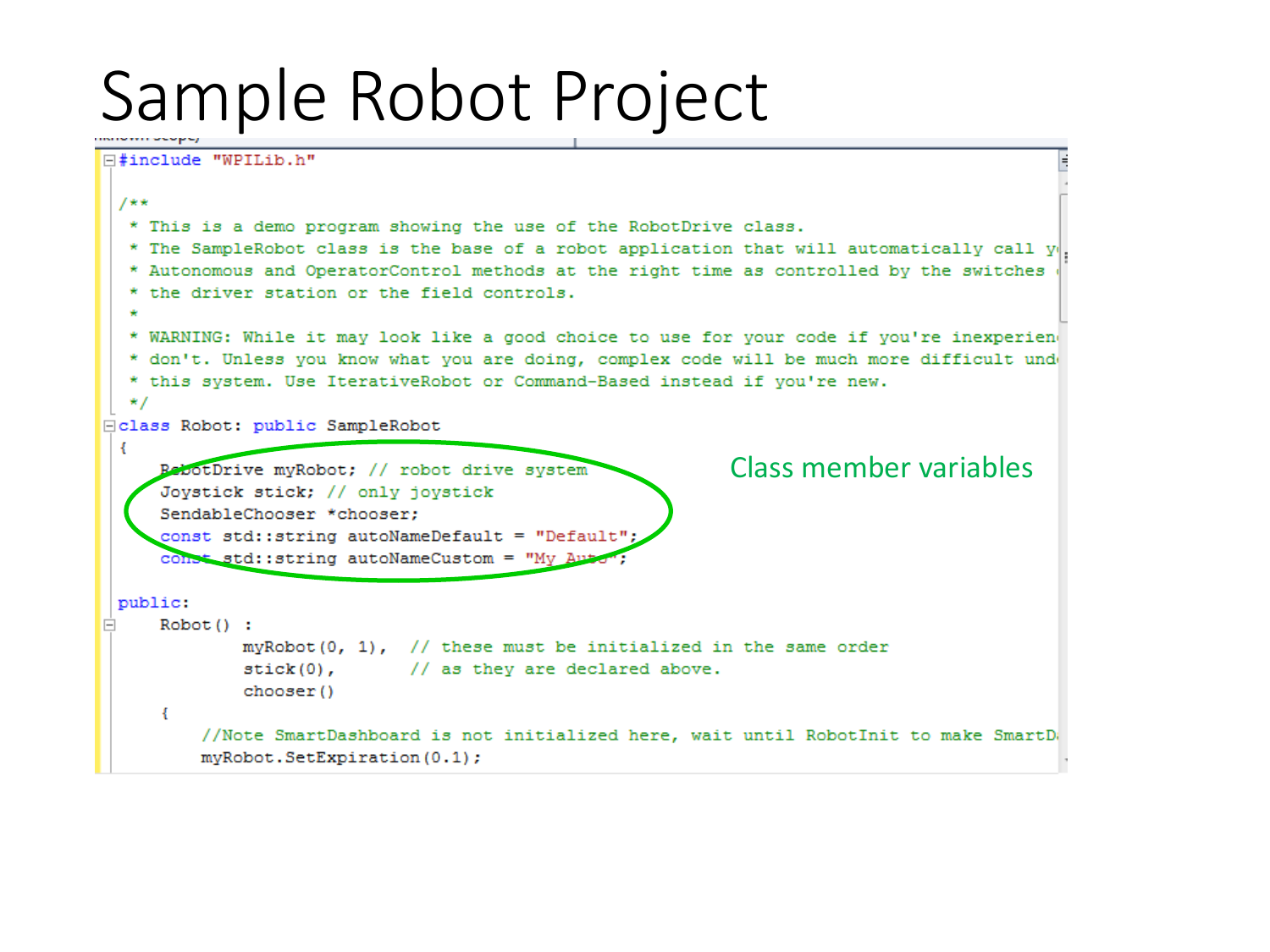

Initializes the class based variables by calling the class constructors. NOTE: the preceding colon, that they are comma separated, and they use the variable name.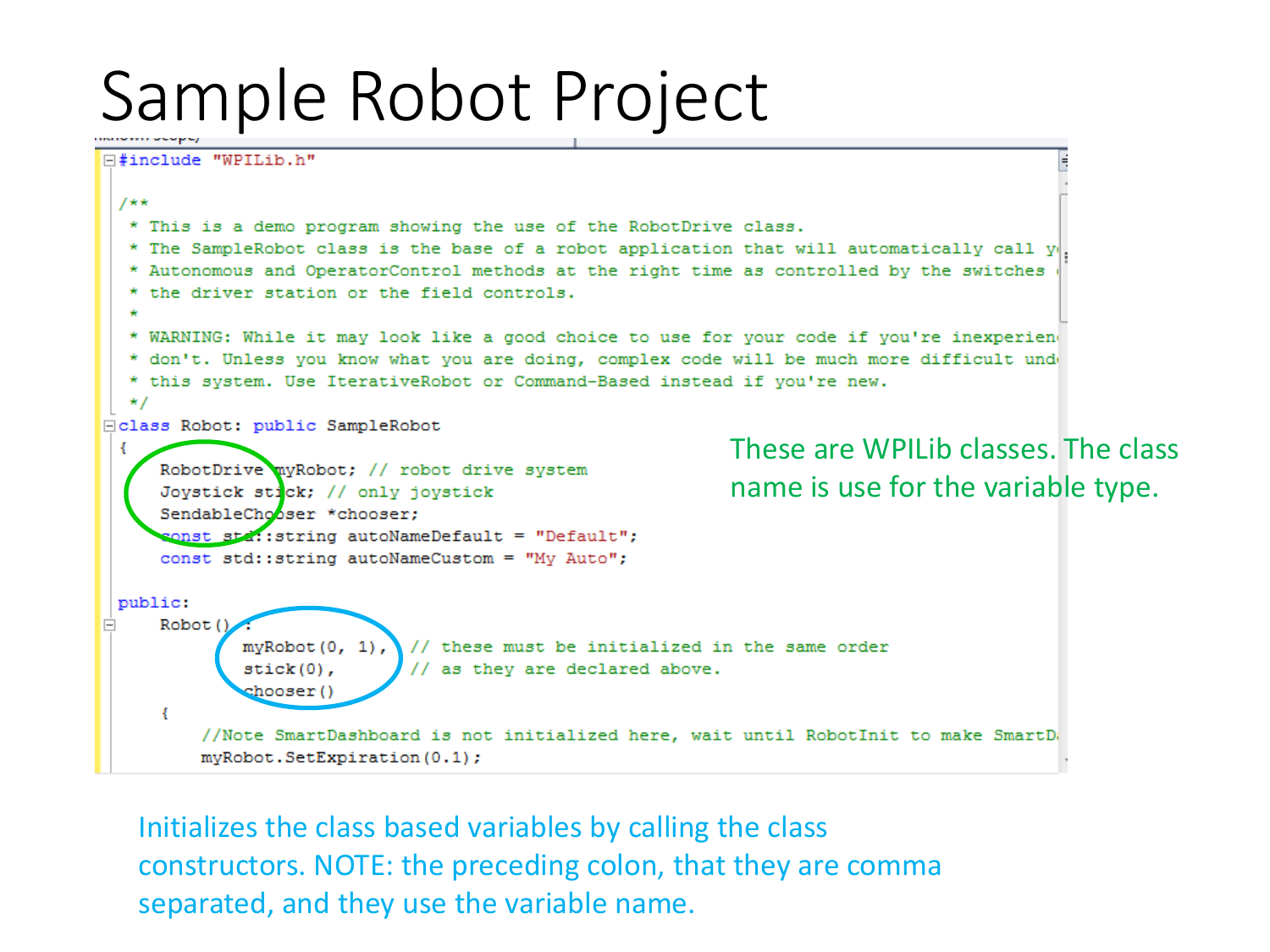

myRobot is a variable; which is a class. This line shows calling the SetSafetyEnabled() function within class (i.e. variable name, then a dot, then the function name, followed by any parameters).

This shows calling a 'regular' method that is not part of any class.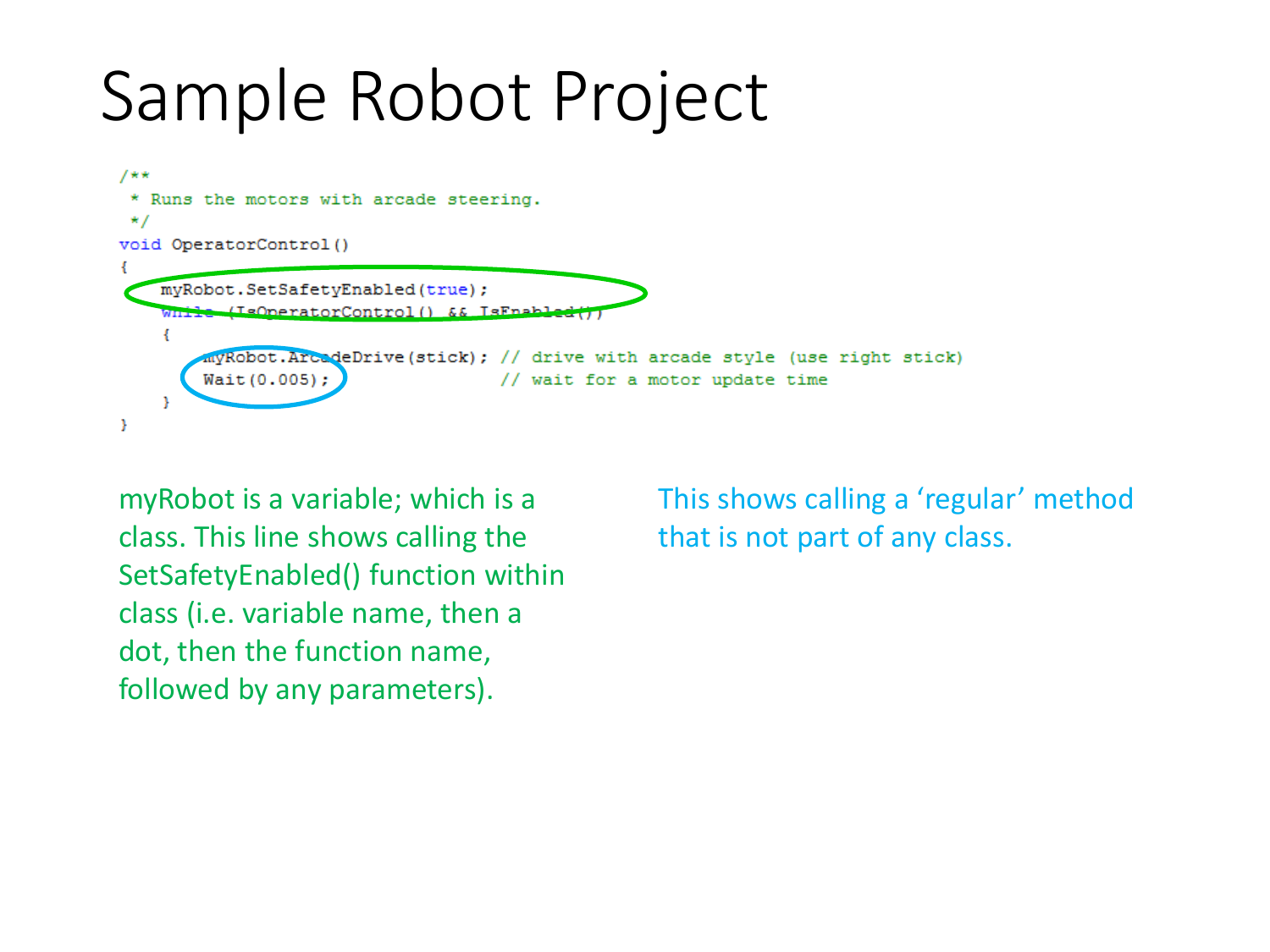

Stay in this method while in tele-op mode AND while not disabled.

Waits for 5 milliseconds. This allows the WPILib to run its code (e.g. update motors, send data to dashboard, etc.). If this number is too small, then it doesn't give the motors & sensors a chance to update. If we this number it too big, then we will not check sensors often enough (e.g. could miss a sensor being blocked).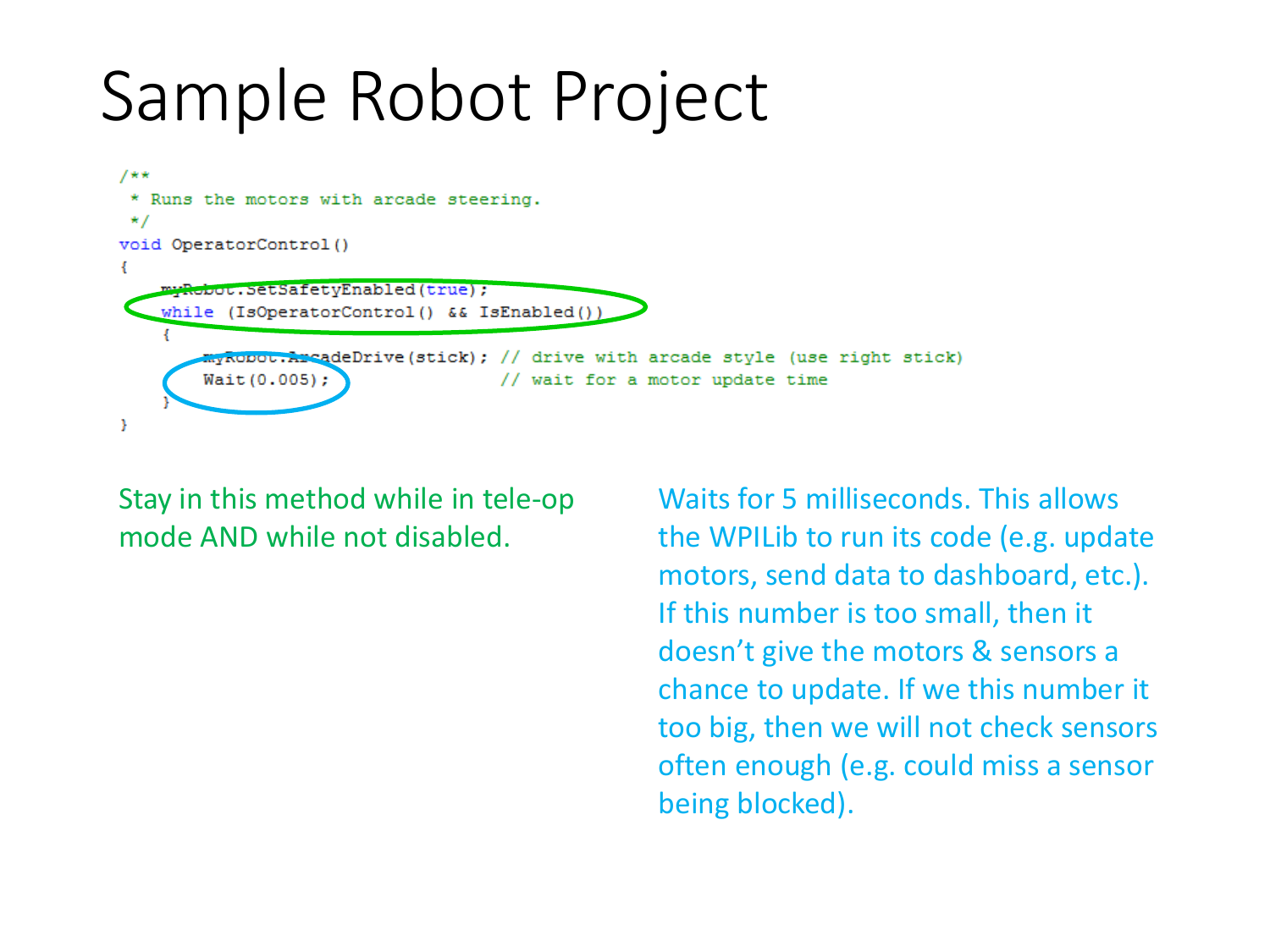### WPILib C++

#### ➢ Search for "wpilib documentation"

|     | wpilib documentation |      |          |  |  |                            |  |  |  |
|-----|----------------------|------|----------|--|--|----------------------------|--|--|--|
| All | <b>News</b>          | Maps | Shopping |  |  | Videos More > Search tools |  |  |  |

About 5.280 results (0.45 seconds)

FRC Java WPILIb API Documentation | FRC Java Programming | 2016 wpilib.screenstepslive.com/s/4485/m/.../l/272787-frc-java-wpilib-api-documentation ▼ Jan 20, 2015 - To do this, click Window -> Show View -> Other -> Internal Web Browser then ent the URL USERHOME/wpilib/java/current/javadoc/index.html ...

C++ WPILib API Documentation | FRC C++ Programming | 2016 FRC. wpilib.screenstepslive.com/s/4485/m/13810/l/272784-c-wpilib-api-documentation ▼ Oct 24, 2014 - C++ WPILib API Documentation ... Use this form to report any errors with the documentation. For help with WPILib, please use the FIRST ...

#### ➢ Select the second link (the one for "C++ WPILib")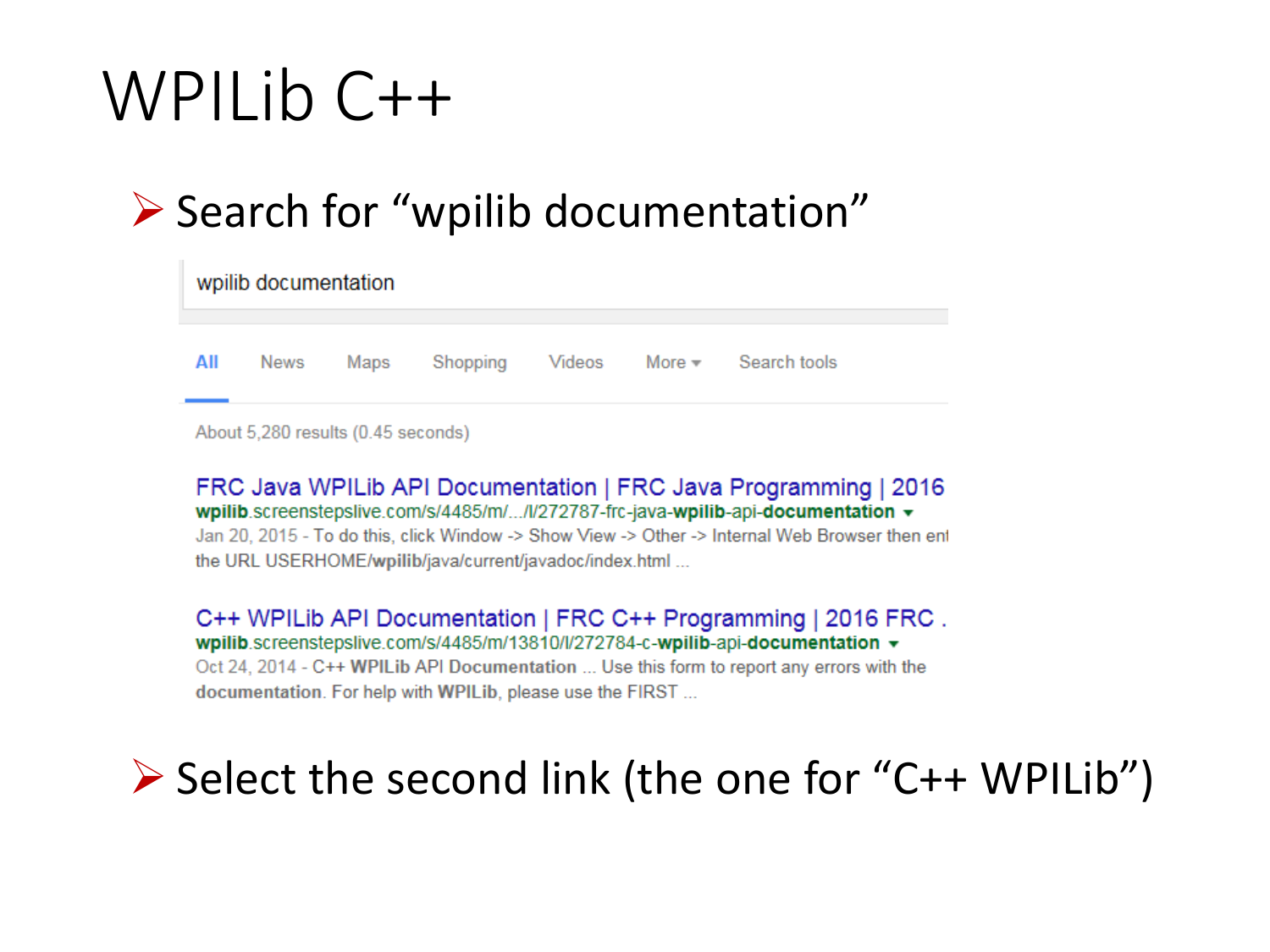#### WPILib C++

#### ➢ Click the link under "C++ WPILib"

2016 FRC Control System / FRC C++ Programming / FRC C++ References / C++ WPILib API Documentation

#### C++ WPILib API Documentation

http://first.wpi.edu/FRC/roborio/release/docs/cpp/

#### ➢ You are now at the documentation

|                                     | W http://first.wpi.edu/FRC/roborio/release/docs/cpp/ |                |                                |  |  |  |
|-------------------------------------|------------------------------------------------------|----------------|--------------------------------|--|--|--|
|                                     | $WPILibC++$                                          | unspecified    |                                |  |  |  |
| <b>Main Page</b><br>WPILibC++       | <b>Related Pages</b>                                 | <b>Classes</b> | <b>Files</b>                   |  |  |  |
| Deprecated List<br>Classes<br>Files | O                                                    |                | <b>WPILibC++ Documentation</b> |  |  |  |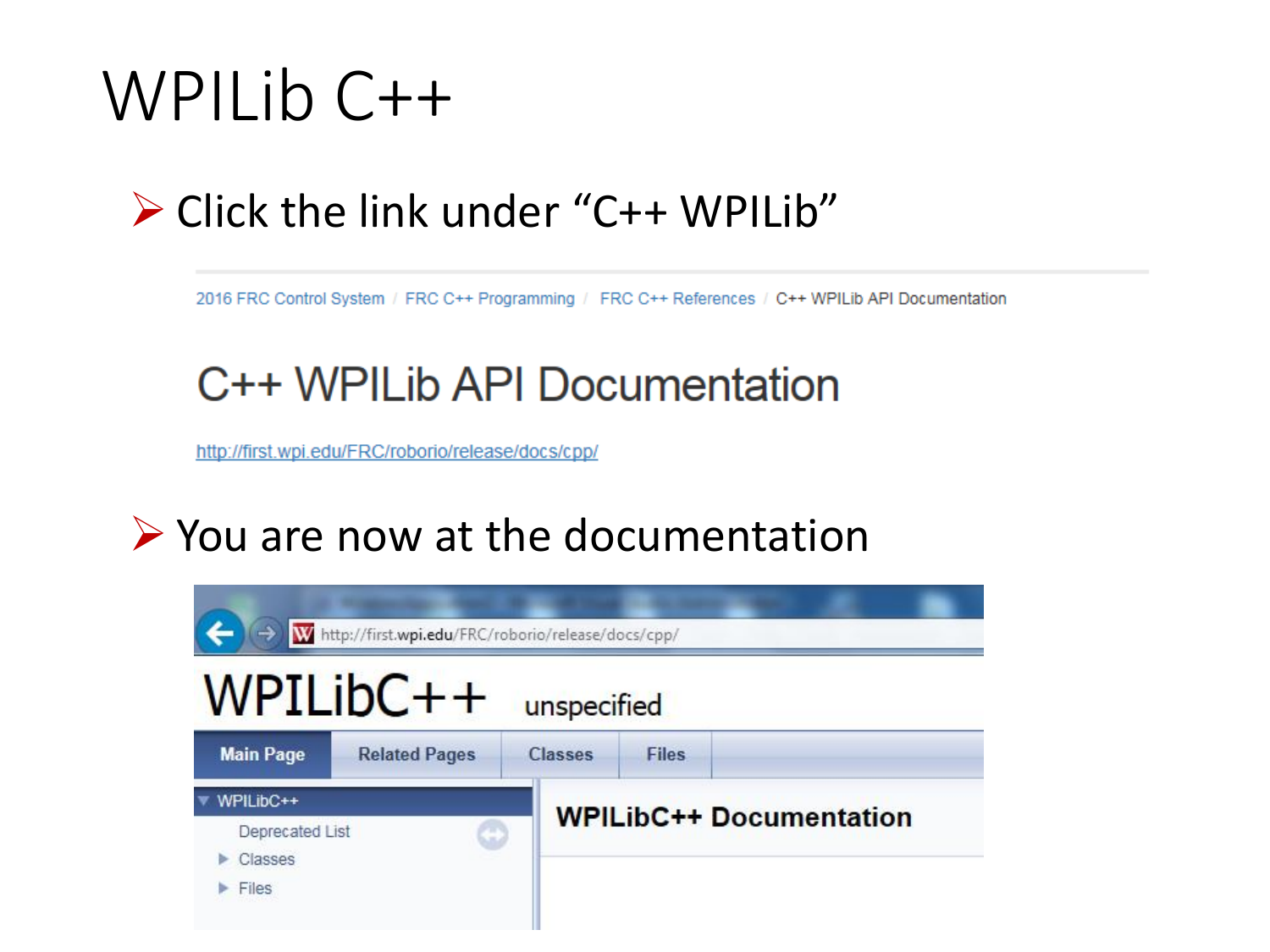

Any types the class uses (e.g. parameters to methods)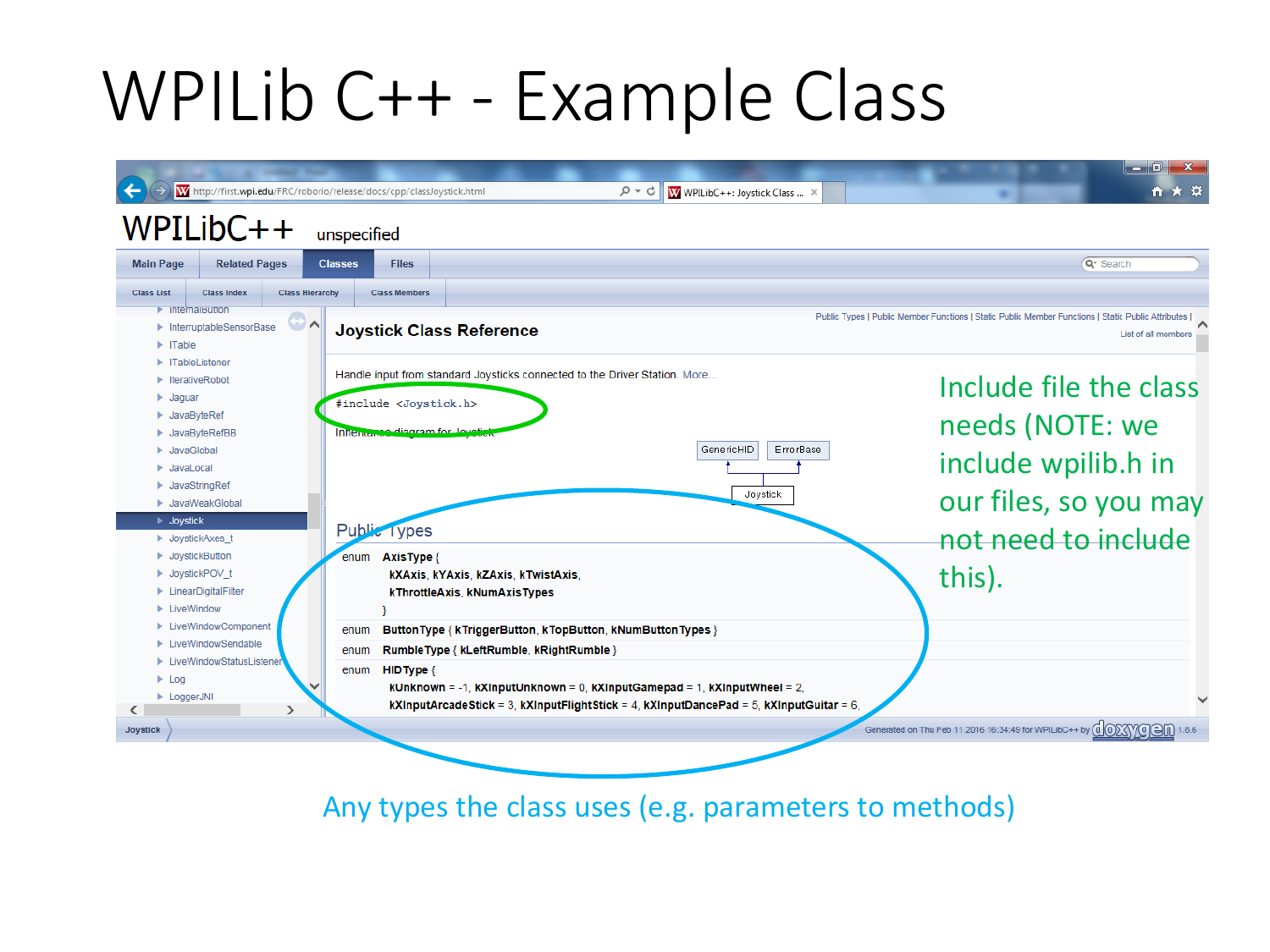

Methods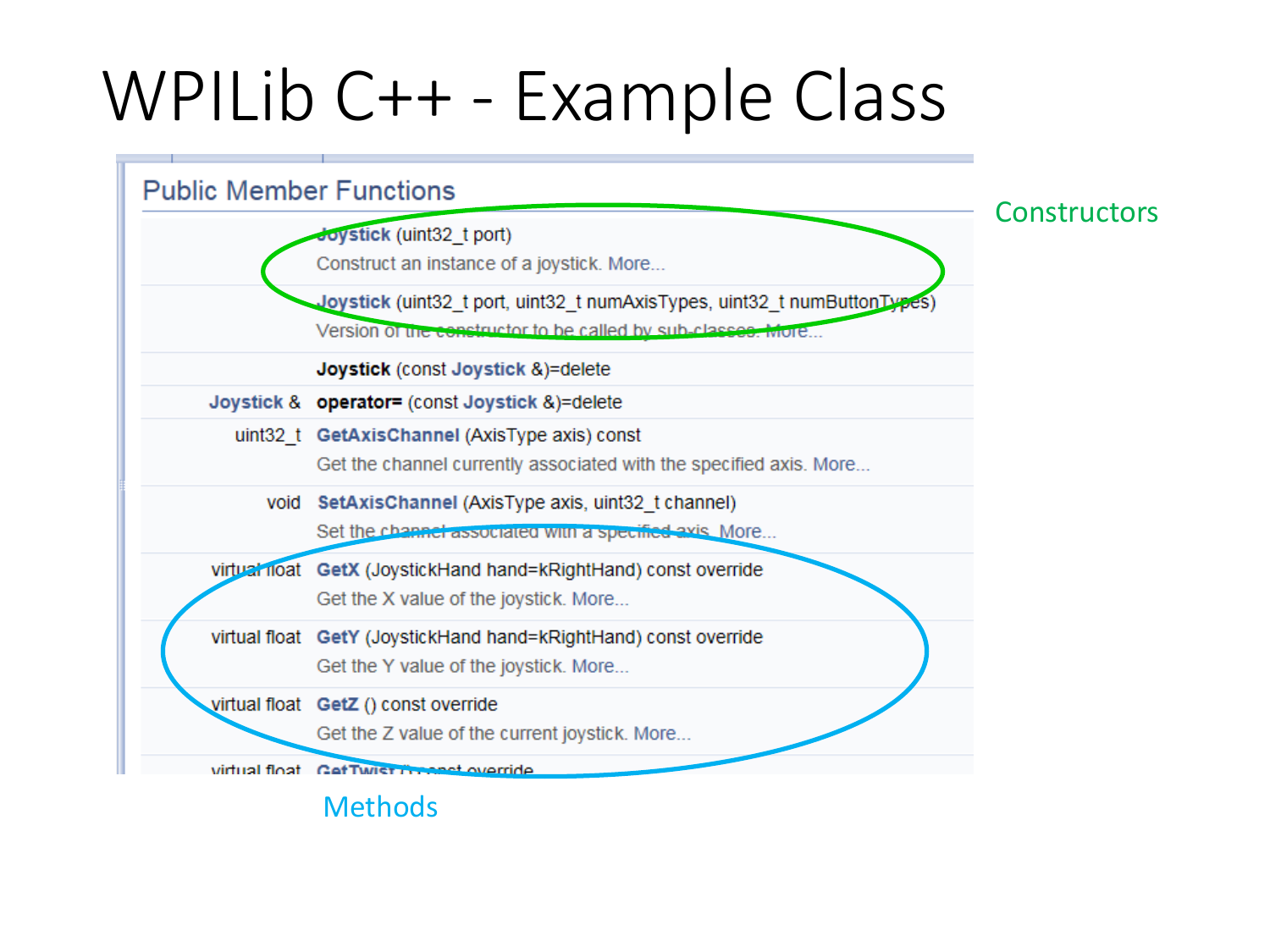

Returns a Boolean indicating if button is pressed or not.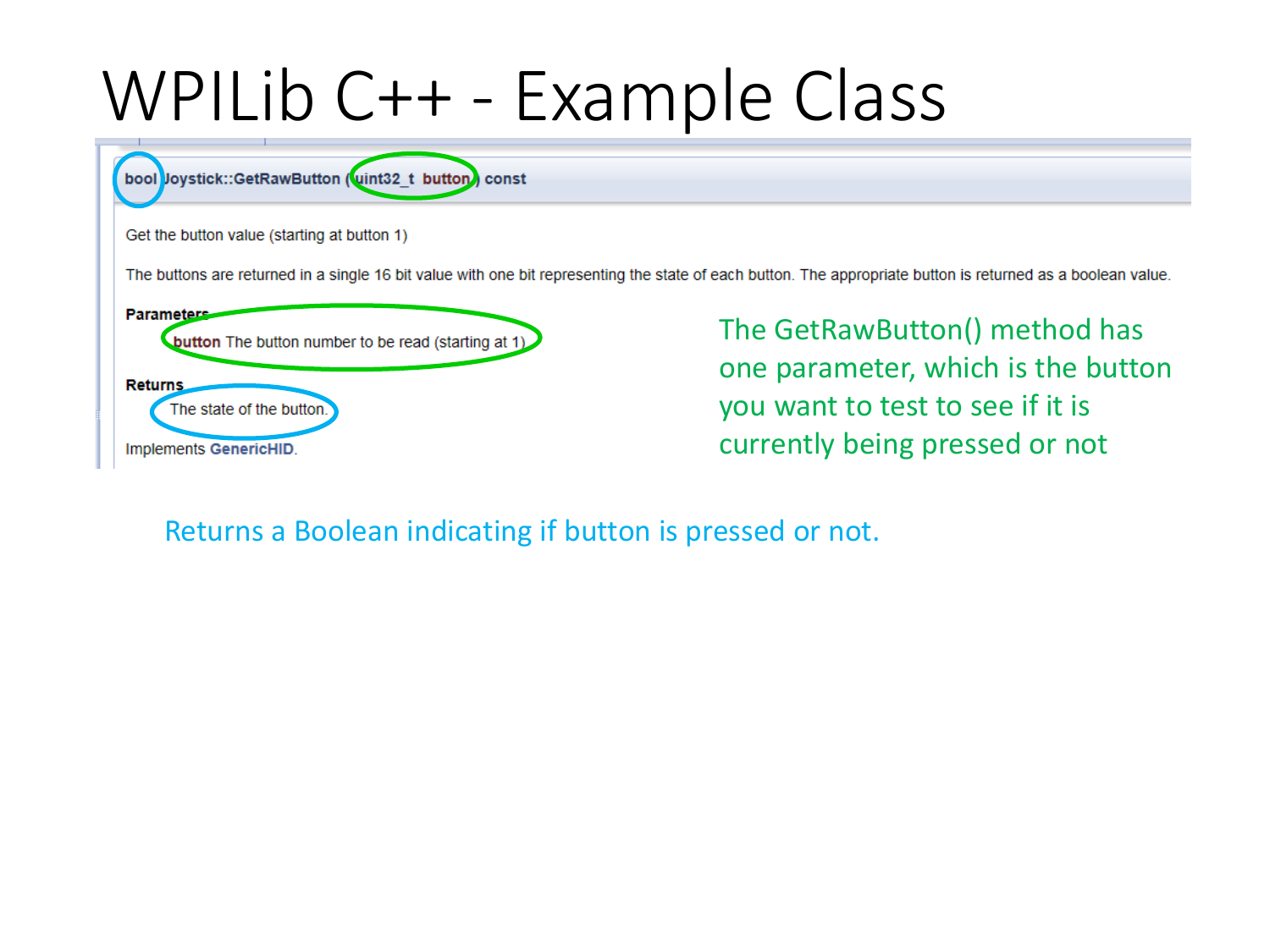float Joystick::GetX (JoystickHand hand = kRightHand) const

Get the x value of the joystick.

This depends on the mapping of the joystick connected to the current port.

**Parameters** 

The 'hand' parameter is defaulted to get the value 'kRightHand'. This

neters<br>hand This parameter is ignored for the Joystick class and is only here to complete the GenericHID interface.

**Implements GenericHID.**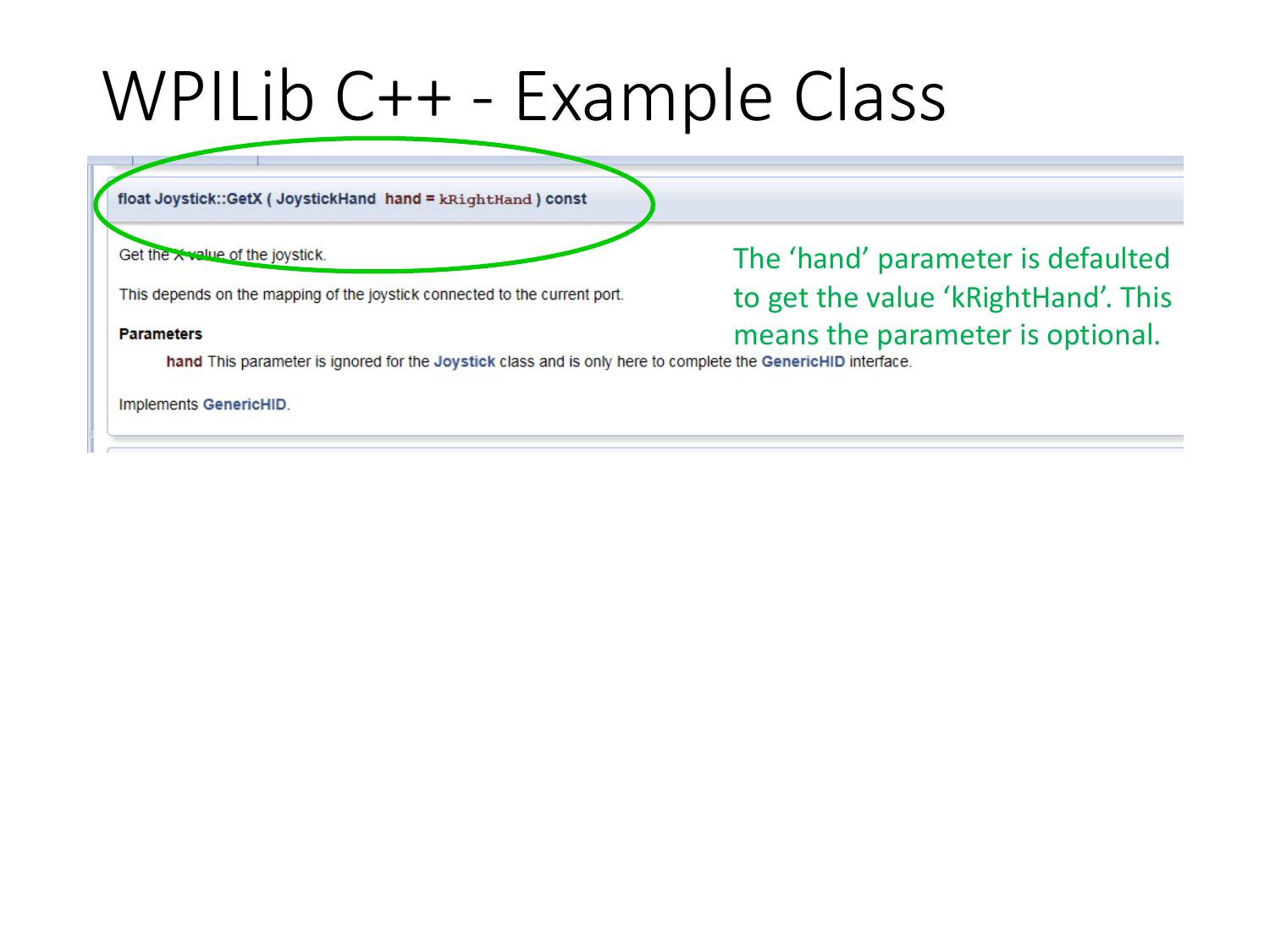# Team 1511: 2016 Robot Files

- <u>■ Autonomous.cpp</u> **auto**<br>■ Autonomous.h ■ IOMap.h ■ Robot.cpp ➢ arm/lifter ■ ThunderCameraServer.h
- **Executeds.cpp operator controls**  $\triangleq$  ControlsButton.cpp<br>  $\triangleq$  ControlsButton.h<br>  $\triangleq$  ControlsButton.h  $\triangleq \frac{\text{Diriv. c.pp}}{\text{Diriv. h}}$  drivetrain (i.e. wheels)  $\blacksquare$   $\blacksquare$  Feedback.cpp Send info to dashboard ➢ breacher/front bucket ➢ LED lights (were not used)  $\triangleq$   $\frac{1}{\text{Syncronize.h}}$  custom code to handle 2 camera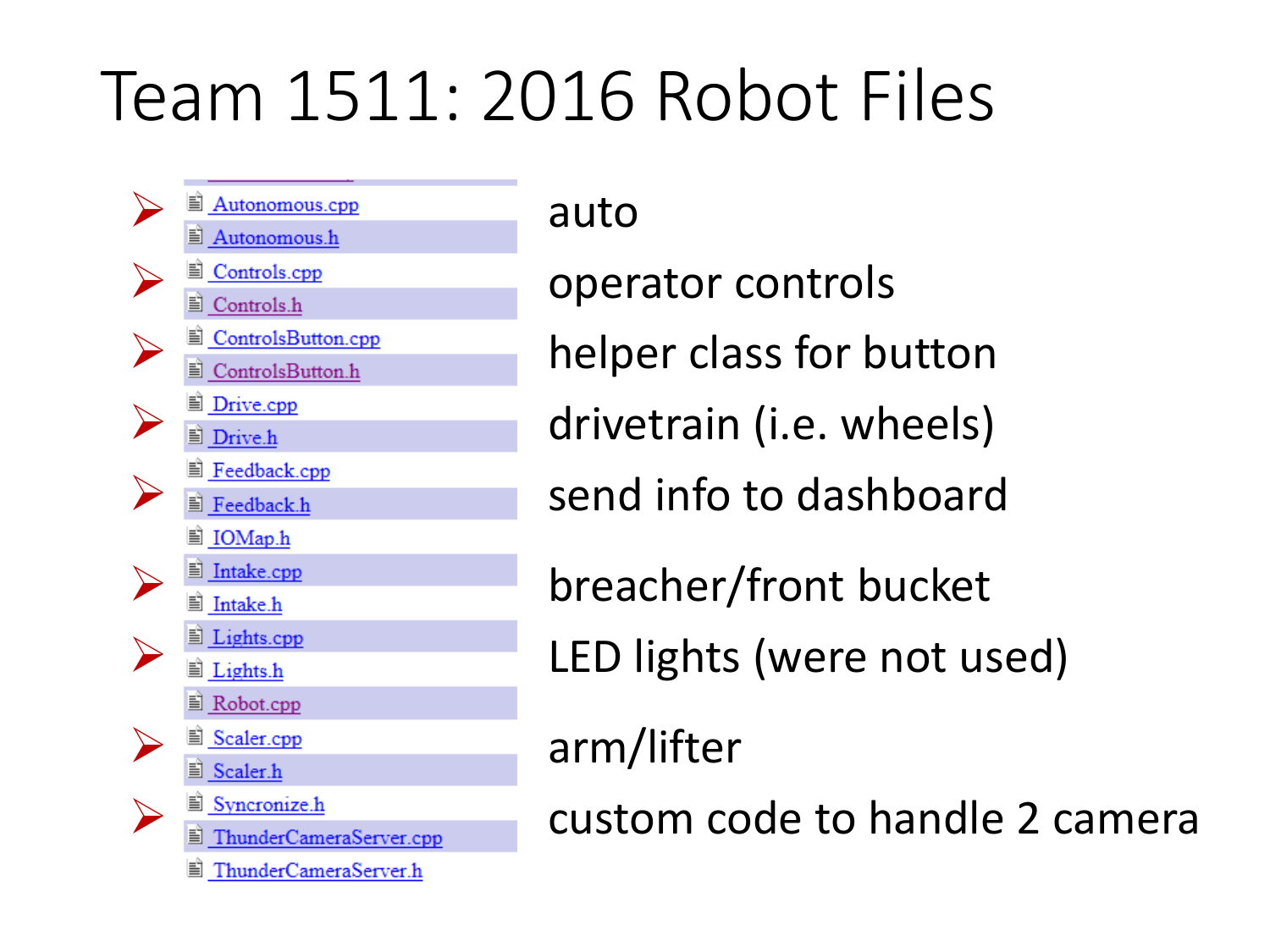### Team 1511: 2016 Robot Files - .h

```
---r-7
- #ifndef CONTROLSBUTTON H
  #dafina CONTROLSBUTTON H
  #include "WPILib.h"
  class ControlsButton
    mlie:
      // constructor
            -t1e- pointer to joyatick that has the button to use
      // button
                       - button number to use (1 means button 1)
      ^{\prime\prime}OR the POV angle if isPov is true
      II is Pov
                      - it is on the POV?
      ControlaButton (Joyatick *joyatick, int button);
      ControlaButton (Joystick *joystick, int button, bool isPov);
      // destructor
      -ControlaButton();
            an to gee if un button state has changed.
\Boxcall this when processing controls.
      // if it returns true, then call Pressed() to get the current state
      bool Process ();
       // get the current state of the button
        al Pressed();
  private:
      // joyatick that has the button
      Joystick *_joystick - NULL;
      // button on the joyatick OR POV angle
      int button -1;
      // current state of the button
      bool isPressed - false;
      // if this a POV based button?
      bool isPov - false;
      // did we do an initialization yet?
      bool init - false;
 \mathbf{F}#endif // CONTROLSBUTTON H
```
Defines a class named: **ControlButton** 

Indicates that all items in this section can be seen by other files. Typically we put in functions we want others to call. This is the 'contract' between other parts of the code and this class. Almost never put variables here.

Member functions for others to call.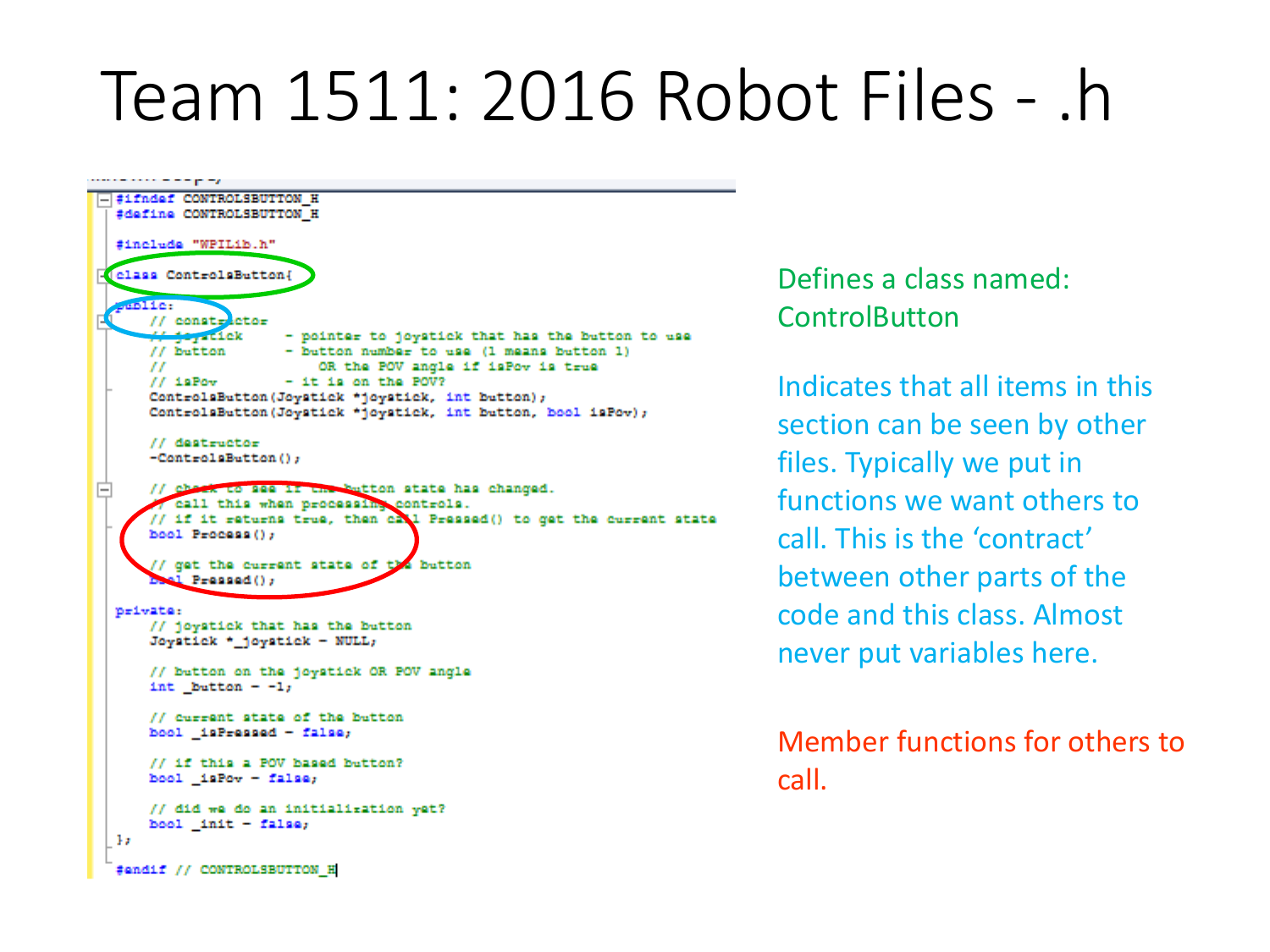### Team 1511: 2016 Robot Files - .h

```
#ifndef CONTROLSBUTTON H
   define CONTROLSBUTTON
  #include "WPILib.h"
Elass ControlsButton{
  public:
      // constructor
      // joyatick
                      - pointer to joyatick that has the button to use
      // button
                      - button number to use (1 means button 1)
                          OR the POV angle if isPov is true
      ^{\prime\prime}II is Pov
                      - it is on the POV?
      ControlaButton (Joyatick *joyatick, int button);
      ControlaButton (Joystick *joystick, int button, bool isPov);
      // destructor
      -Controlabation()F
      // check to see if the button state has changed.
      // call this when processing controls.
      // if it returns true, then call Pressed() to get the current state
      bool Process ();
      // get the current state of the button
      hool Pressed();
  private:
      // in atick that has the button
      Joyatick *_joyatick - NULL;
      // button on the joyatick OR POV angle
      int button - -1;
      // current state of the button
      bool isPressed - false;
      // if this a POV based butto
      bool isPov - false;
      // did we do an initialization yet?
      bool init - false;
 Ъz
  #endif // CONTROLSBUTTON_H
```
This define helps speed compiling and prevents the class from being defined twice. This way, if a .cpp file includes header files that happen to also include this header file, there will not be a problem.

Indicates that all items in this section can only be seen by this class (i.e. in controlsbutton.cpp). Can be variables and methods.

Member variable (for 2016 it was decided that they start with an underscore), it is initialized to *false*.